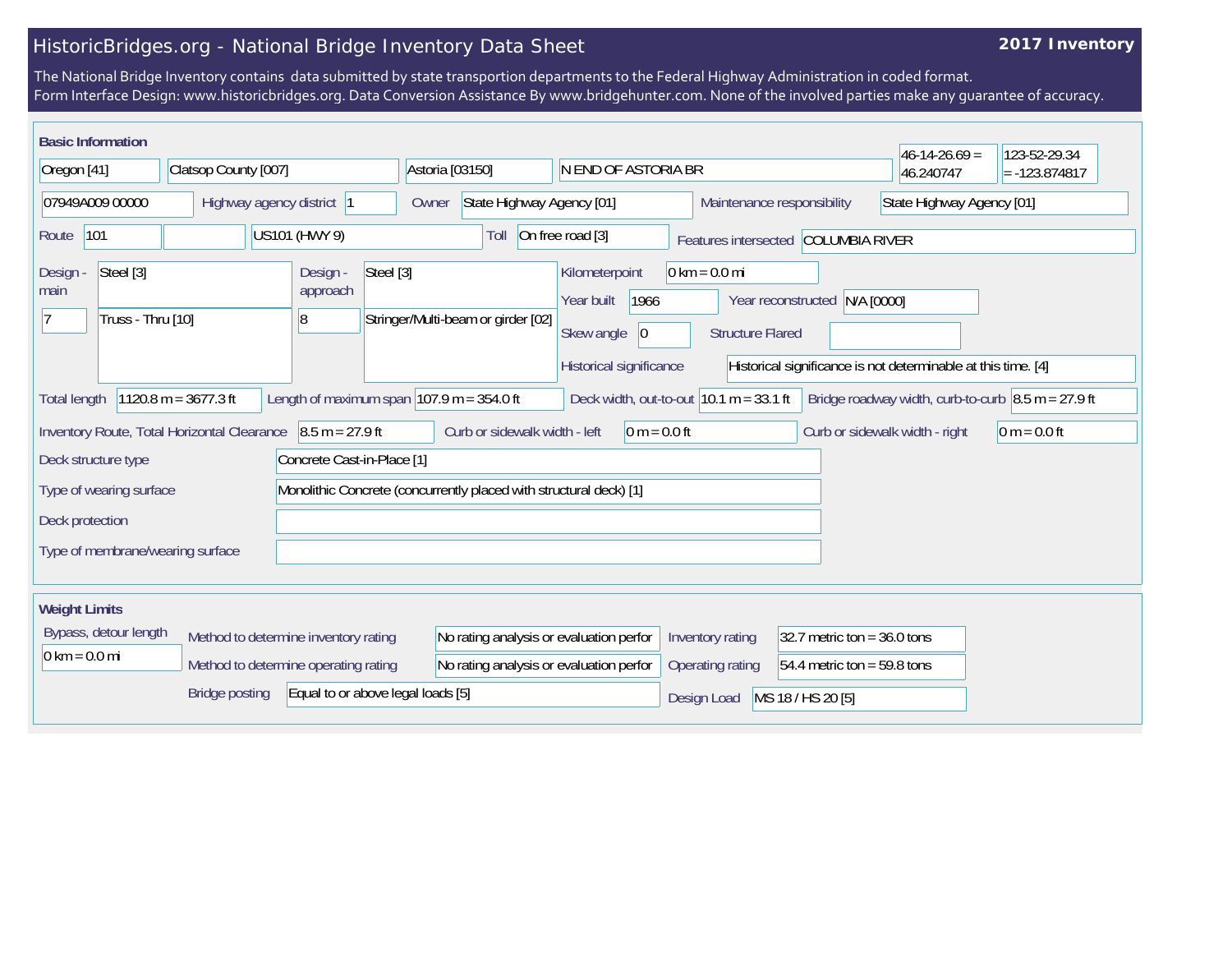| <b>Functional Details</b>                                                              |                                   |                                            |                                                  |                                                                                         |                                      |
|----------------------------------------------------------------------------------------|-----------------------------------|--------------------------------------------|--------------------------------------------------|-----------------------------------------------------------------------------------------|--------------------------------------|
| 7500<br>Average daily truck traffi 7<br>Average Daily Traffic                          | Year 2014<br>%                    | Future average daily traffic               | 9700                                             | 2033<br>Year                                                                            |                                      |
| Road classification<br>Principal Arterial - Other (Rural) [02]                         | Lanes on structure 2              |                                            |                                                  | Approach roadway width                                                                  | $8.5 m = 27.9 ft$                    |
| Type of service on bridge Highway [1]                                                  |                                   | Direction of traffic 2 - way traffic [2]   |                                                  | Bridge median                                                                           |                                      |
| No parallel structure exists. [N]<br>Parallel structure designation                    |                                   |                                            |                                                  |                                                                                         |                                      |
| Waterway [5]<br>Type of service under bridge                                           | Lanes under structure             | 0                                          | Navigation control                               |                                                                                         |                                      |
| Navigation vertical clearanc<br>$0 = N/A$                                              |                                   | Navigation horizontal clearance $ 0 = N/A$ |                                                  |                                                                                         |                                      |
| Minimum navigation vertical clearance, vertical lift bridge                            |                                   |                                            |                                                  | Minimum vertical clearance over bridge roadway                                          | $ 5.23 \text{ m} = 17.2 \text{ ft} $ |
| Minimum lateral underclearance reference feature Feature not a highway or railroad [N] |                                   |                                            |                                                  |                                                                                         |                                      |
| Minimum lateral underclearance on right $ 0 = N/A$                                     |                                   |                                            | Minimum lateral underclearance on left $0 = N/A$ |                                                                                         |                                      |
| Minimum Vertical Underclearance $ 0 = N/A $                                            |                                   |                                            |                                                  | Minimum vertical underclearance reference feature Feature not a highway or railroad [N] |                                      |
| Appraisal ratings - underclearances N/A [N]                                            |                                   |                                            |                                                  |                                                                                         |                                      |
|                                                                                        |                                   |                                            |                                                  |                                                                                         |                                      |
| <b>Repair and Replacement Plans</b>                                                    |                                   |                                            |                                                  |                                                                                         |                                      |
| Type of work to be performed                                                           | Work done by                      |                                            |                                                  |                                                                                         |                                      |
|                                                                                        | Bridge improvement cost           |                                            | Roadway improvement cost                         |                                                                                         |                                      |
|                                                                                        | Length of structure improvement   |                                            |                                                  | Total project cost<br>$\overline{0}$                                                    |                                      |
|                                                                                        | Year of improvement cost estimate |                                            |                                                  |                                                                                         |                                      |
|                                                                                        | Border bridge - state             | Unknown [530]                              |                                                  | Border bridge - percent responsibility of other state                                   | 50                                   |
|                                                                                        | Border bridge - structure number  | 0007666B0000000                            |                                                  |                                                                                         |                                      |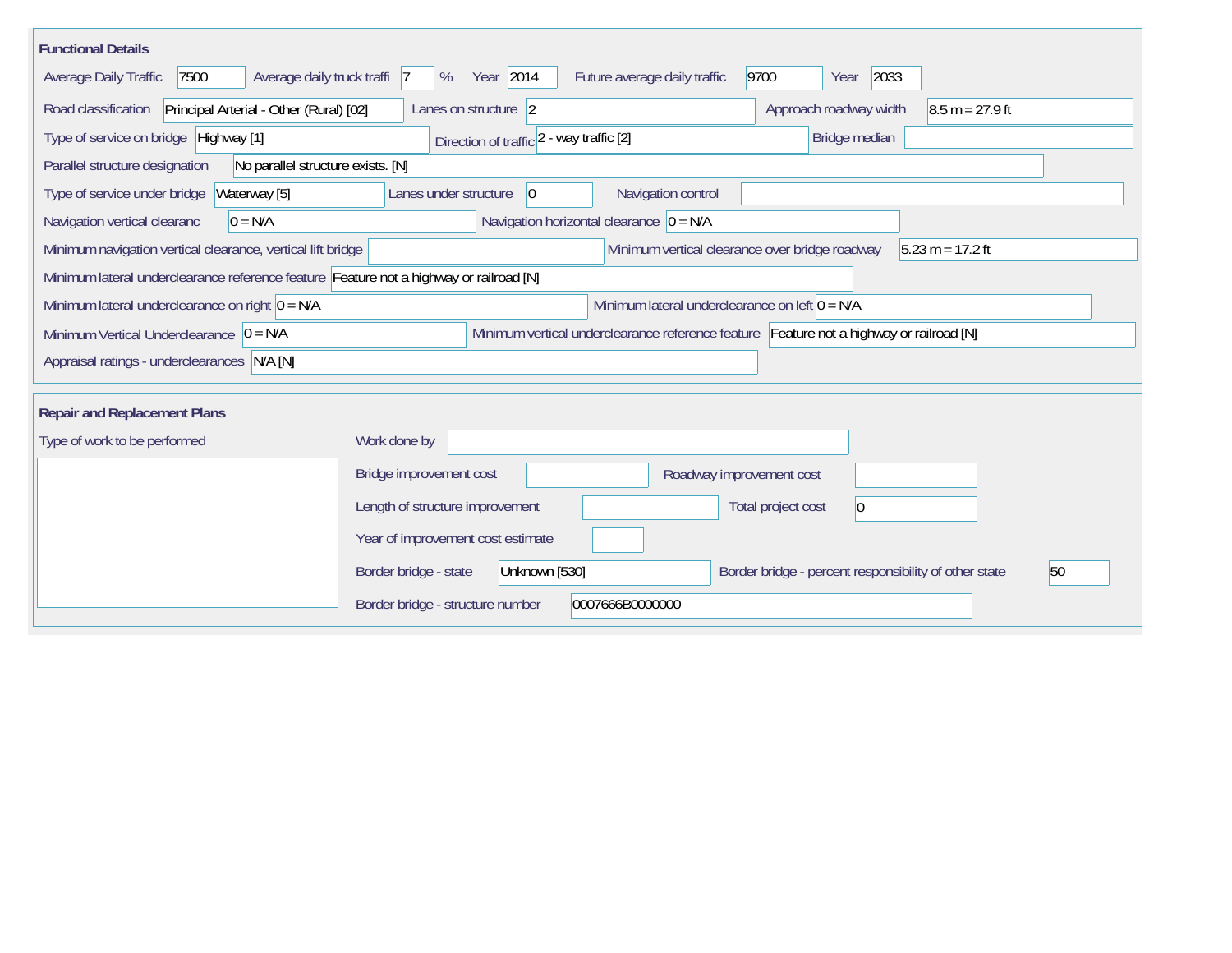| <b>Inspection and Sufficiency</b>                   |                                                                                            |                                          |                                         |                                                                                                                   |  |  |  |  |
|-----------------------------------------------------|--------------------------------------------------------------------------------------------|------------------------------------------|-----------------------------------------|-------------------------------------------------------------------------------------------------------------------|--|--|--|--|
| Open, no restriction [A]<br>Structure status        |                                                                                            | Appraisal ratings -<br>structural        | Equal to present minimum criteria [6]   |                                                                                                                   |  |  |  |  |
| Condition ratings - superstructure Satisfactory [6] |                                                                                            | Appraisal ratings -<br>roadway alignment | Equal to present desirable criteria [8] |                                                                                                                   |  |  |  |  |
| Condition ratings - substructure                    | Satisfactory [6]                                                                           | Appraisal ratings -                      |                                         | Meets minimum tolerable limits to be left in place as is [4]                                                      |  |  |  |  |
| Condition ratings - deck                            | Satisfactory [6]                                                                           | deck geometry                            |                                         |                                                                                                                   |  |  |  |  |
| Scour                                               | Bridge foundations determined to be stable for assessed or calculated scour condition. [5] |                                          |                                         |                                                                                                                   |  |  |  |  |
| Channel and channel protection                      | required or are in a stable condition. [8]                                                 |                                          |                                         | Banks are protected or well vegetated. River control devices such as spur dikes and embankment protection are not |  |  |  |  |
| Appraisal ratings - water adequacy                  | Superior to present desirable criteria [9]                                                 |                                          |                                         | <b>Status evaluation</b>                                                                                          |  |  |  |  |
| Pier or abutment protection                         | In place and functioning [2]                                                               |                                          |                                         | 73<br>Sufficiency rating                                                                                          |  |  |  |  |
| <b>Culverts</b>                                     | Not applicable. Used if structure is not a culvert. [N]                                    |                                          |                                         |                                                                                                                   |  |  |  |  |
| Traffic safety features - railings                  |                                                                                            |                                          |                                         |                                                                                                                   |  |  |  |  |
| Traffic safety features - transitions               |                                                                                            |                                          |                                         |                                                                                                                   |  |  |  |  |
| Traffic safety features - approach guardrail        |                                                                                            |                                          |                                         |                                                                                                                   |  |  |  |  |
| Traffic safety features - approach guardrail ends   |                                                                                            |                                          |                                         |                                                                                                                   |  |  |  |  |
| October 2015 [1015]<br>Inspection date              | Designated inspection frequency                                                            | 24                                       | <b>Months</b>                           |                                                                                                                   |  |  |  |  |
| Underwater inspection                               | Every two years [Y24]                                                                      | Underwater inspection date               |                                         | October 2016 [1016]                                                                                               |  |  |  |  |
| Fracture critical inspection                        | Every two years [Y24]                                                                      | Fracture critical inspection date        | June 2016 [0616]                        |                                                                                                                   |  |  |  |  |
| Other special inspection                            | Not needed [N]                                                                             | Other special inspection date            |                                         |                                                                                                                   |  |  |  |  |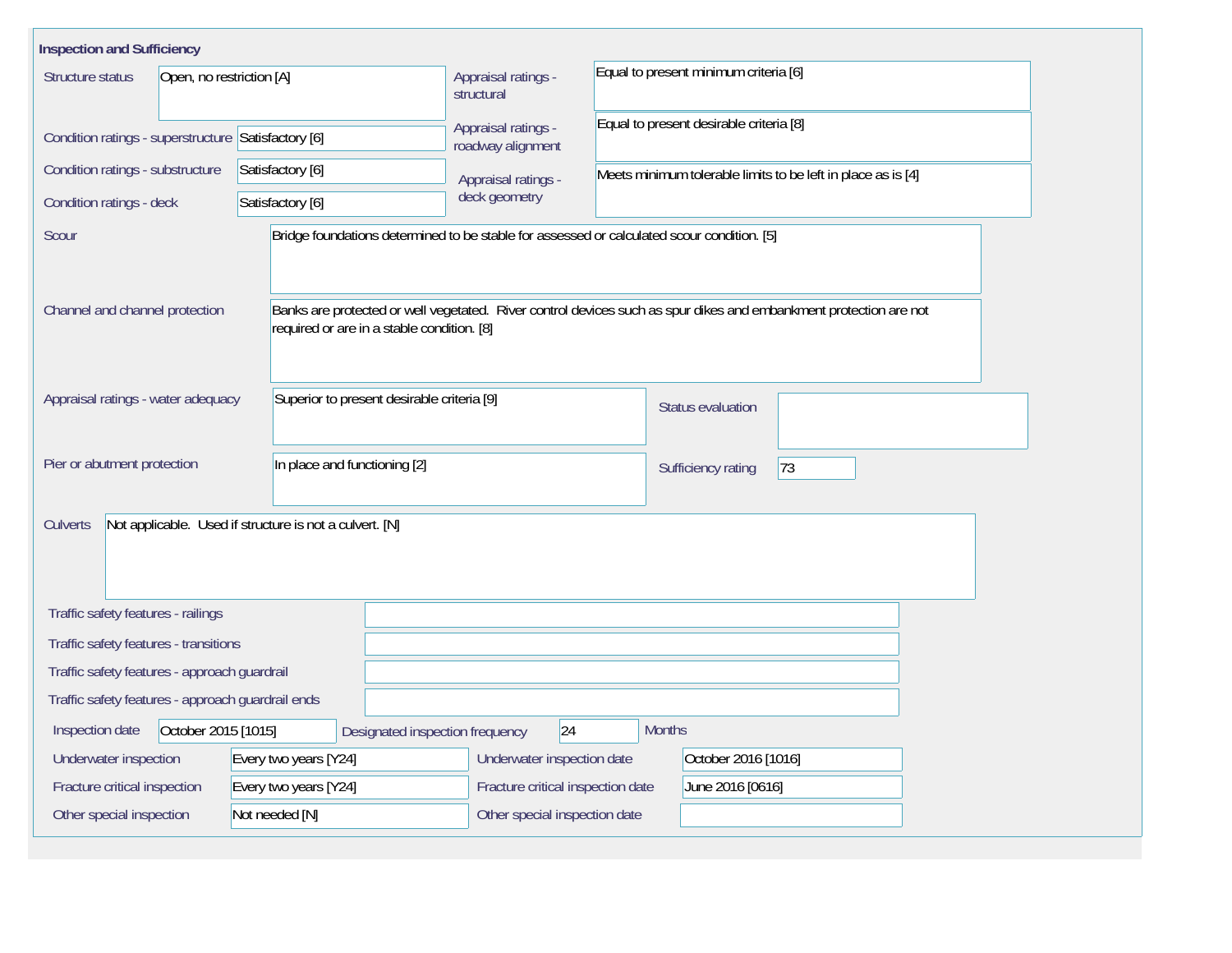## **2017 Inventory**

|                                 | <b>Basic Information</b> |                                                                |                                                   |                                                                    |                                                           |                                                                |                               | $46-14-09.99 =$                                                            | 123-52-20.95    |
|---------------------------------|--------------------------|----------------------------------------------------------------|---------------------------------------------------|--------------------------------------------------------------------|-----------------------------------------------------------|----------------------------------------------------------------|-------------------------------|----------------------------------------------------------------------------|-----------------|
| Oregon [41]                     |                          | Clatsop County [007]                                           |                                                   | Astoria [03150]                                                    | <b>DESDEMONA SANDS</b>                                    |                                                                |                               | 46.236108                                                                  | $= -123.872486$ |
|                                 | 07949B009 00028          |                                                                | Highway agency district 1                         | State Highway Agency [01]<br>Owner                                 |                                                           | Maintenance responsibility                                     |                               | State Highway Agency [01]                                                  |                 |
| Route                           | 101                      |                                                                | US101 (HWY 9)                                     | Toll                                                               | On free road [3]                                          | Features intersected COLUMBIA RIVER                            |                               |                                                                            |                 |
| Design<br>main<br>140           |                          | Prestressed concrete [5]<br>Stringer/Multi-beam or girder [02] | Design -<br>approach<br>$ 0\rangle$<br>Other [00] |                                                                    | Kilometerpoint<br>1966<br>Year built<br> 0 <br>Skew angle | $45.1 \text{ km} = 28.0 \text{ mi}$<br><b>Structure Flared</b> | Year reconstructed N/A [0000] |                                                                            |                 |
|                                 |                          |                                                                |                                                   |                                                                    | Historical significance                                   |                                                                |                               | Historical significance is not determinable at this time. [4]              |                 |
| <b>Total length</b>             |                          | $3413.8 m = 11200.7 ft$                                        | Length of maximum span $\sqrt{24.4}$ m = 80.1 ft  |                                                                    | Deck width, out-to-out $10.1 m = 33.1 ft$                 |                                                                |                               | Bridge roadway width, curb-to-curb $\vert 8.5 \text{ m} = 27.9 \text{ ft}$ |                 |
|                                 |                          | Inventory Route, Total Horizontal Clearance                    | $8.5 m = 27.9 ft$                                 | Curb or sidewalk width - left                                      | $ 0 m = 0.0 ft$                                           |                                                                |                               | Curb or sidewalk width - right                                             | $0 m = 0.0 ft$  |
|                                 | Deck structure type      |                                                                | Concrete Cast-in-Place [1]                        |                                                                    |                                                           |                                                                |                               |                                                                            |                 |
|                                 | Type of wearing surface  |                                                                |                                                   | Monolithic Concrete (concurrently placed with structural deck) [1] |                                                           |                                                                |                               |                                                                            |                 |
| Deck protection                 |                          |                                                                |                                                   |                                                                    |                                                           |                                                                |                               |                                                                            |                 |
|                                 |                          | Type of membrane/wearing surface                               |                                                   |                                                                    |                                                           |                                                                |                               |                                                                            |                 |
|                                 |                          |                                                                |                                                   |                                                                    |                                                           |                                                                |                               |                                                                            |                 |
| <b>Weight Limits</b>            |                          |                                                                |                                                   |                                                                    |                                                           |                                                                |                               |                                                                            |                 |
|                                 | Bypass, detour length    |                                                                | Method to determine inventory rating              | Load and Resistance Factor Rating (L                               |                                                           | Inventory rating                                               | 36 metric ton = $39.6$ tons   |                                                                            |                 |
| $0 \text{ km} = 0.0 \text{ mi}$ |                          |                                                                | Method to determine operating rating              | Load and Resistance Factor Rating (L                               |                                                           | Operating rating                                               | 46.7 metric ton = $51.4$ tons |                                                                            |                 |
|                                 |                          | <b>Bridge posting</b>                                          | Equal to or above legal loads [5]                 |                                                                    |                                                           | Design Load                                                    | MS 18 / HS 20 [5]             |                                                                            |                 |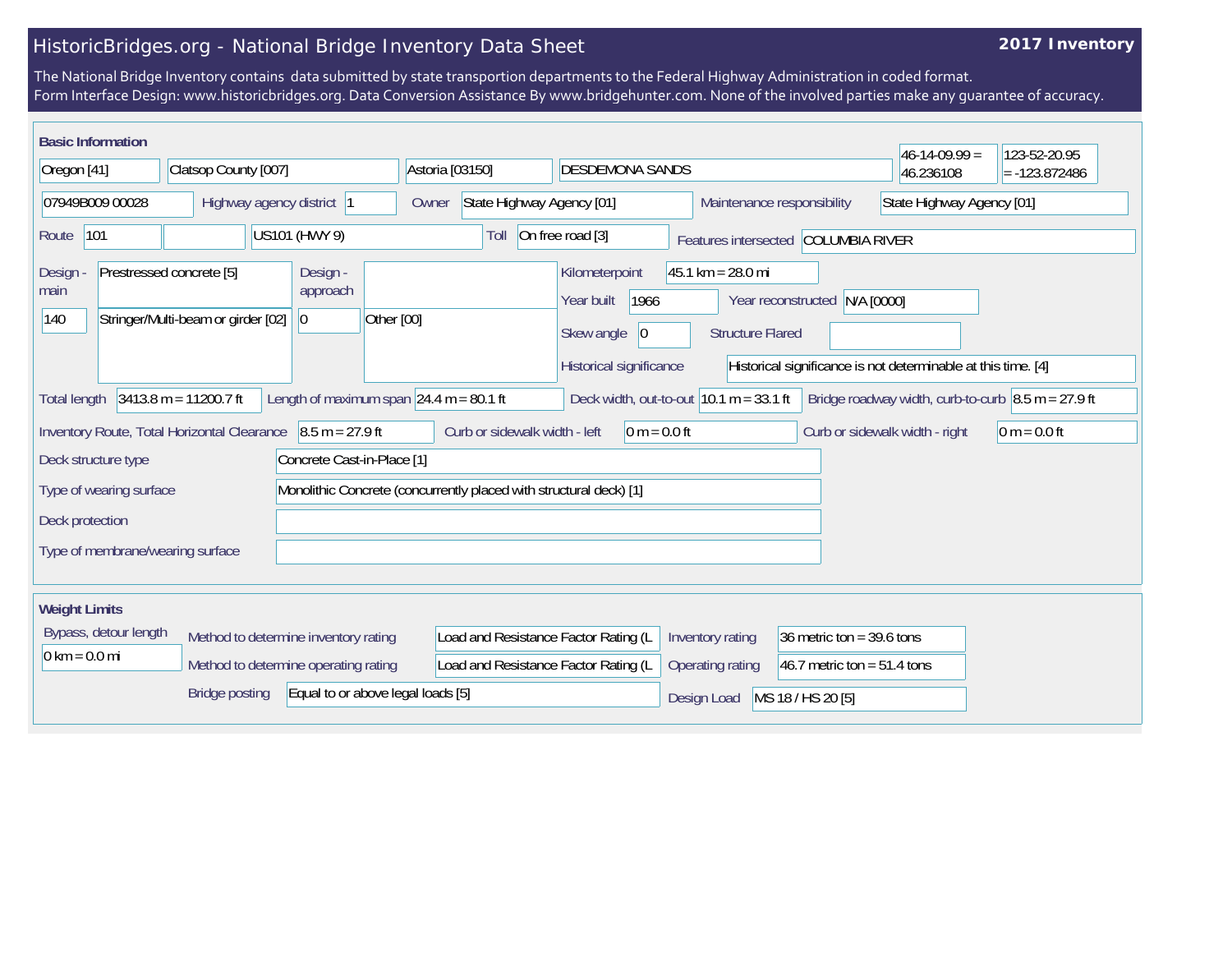| <b>Functional Details</b>                                                              |                                   |                                          |                                                                                         |       |                                                       |                                     |
|----------------------------------------------------------------------------------------|-----------------------------------|------------------------------------------|-----------------------------------------------------------------------------------------|-------|-------------------------------------------------------|-------------------------------------|
| 24600<br>Average daily truck traffi 8<br>Average Daily Traffic                         | %                                 | Year 2014                                | Future average daily traffic                                                            | 26900 | 2033<br>Year                                          |                                     |
| Road classification<br>Principal Arterial - Other (Rural) [02]                         | Lanes on structure 2              |                                          |                                                                                         |       | Approach roadway width                                | $8.5 m = 27.9 ft$                   |
| Type of service on bridge Highway [1]                                                  |                                   | Direction of traffic 2 - way traffic [2] |                                                                                         |       | Bridge median                                         |                                     |
| No parallel structure exists. [N]<br>Parallel structure designation                    |                                   |                                          |                                                                                         |       |                                                       |                                     |
| Waterway [5]<br>Type of service under bridge                                           | Lanes under structure             | 0                                        | Navigation control                                                                      |       |                                                       |                                     |
| Navigation vertical clearanc<br>$0 = N/A$                                              |                                   |                                          | Navigation horizontal clearance $ 0 = N/A$                                              |       |                                                       |                                     |
| Minimum navigation vertical clearance, vertical lift bridge                            |                                   |                                          | Minimum vertical clearance over bridge roadway                                          |       |                                                       | $30.18 \text{ m} = 99.0 \text{ ft}$ |
| Minimum lateral underclearance reference feature Feature not a highway or railroad [N] |                                   |                                          |                                                                                         |       |                                                       |                                     |
| Minimum lateral underclearance on right $ 0 = N/A$                                     |                                   |                                          | Minimum lateral underclearance on left $0 = N/A$                                        |       |                                                       |                                     |
| Minimum Vertical Underclearance $ 0 = N/A $                                            |                                   |                                          | Minimum vertical underclearance reference feature Feature not a highway or railroad [N] |       |                                                       |                                     |
| Appraisal ratings - underclearances N/A [N]                                            |                                   |                                          |                                                                                         |       |                                                       |                                     |
| <b>Repair and Replacement Plans</b>                                                    |                                   |                                          |                                                                                         |       |                                                       |                                     |
| Type of work to be performed                                                           | Work done by                      |                                          |                                                                                         |       |                                                       |                                     |
|                                                                                        |                                   |                                          |                                                                                         |       |                                                       |                                     |
|                                                                                        | Bridge improvement cost           |                                          | Roadway improvement cost                                                                |       |                                                       |                                     |
|                                                                                        | Length of structure improvement   |                                          |                                                                                         |       | Total project cost<br>$\overline{0}$                  |                                     |
|                                                                                        | Year of improvement cost estimate |                                          |                                                                                         |       |                                                       |                                     |
|                                                                                        | Border bridge - state             | Unknown [530]                            |                                                                                         |       | Border bridge - percent responsibility of other state | 50                                  |
|                                                                                        | Border bridge - structure number  |                                          | 0007666C0000000                                                                         |       |                                                       |                                     |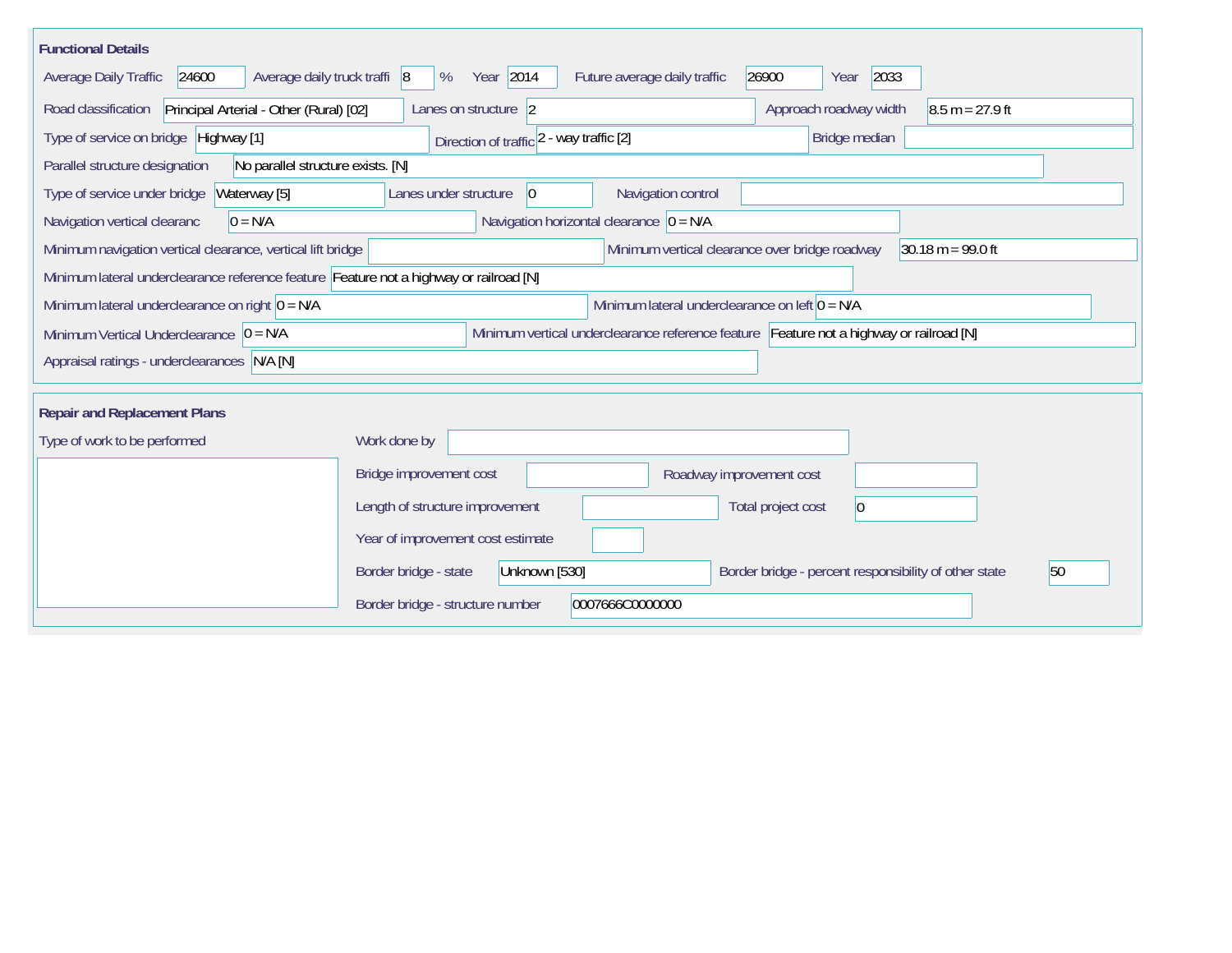| <b>Inspection and Sufficiency</b>                   |                                                                                            |                                          |                                                                                    |                                                                                                                          |  |  |  |  |  |
|-----------------------------------------------------|--------------------------------------------------------------------------------------------|------------------------------------------|------------------------------------------------------------------------------------|--------------------------------------------------------------------------------------------------------------------------|--|--|--|--|--|
| Structure status<br>Open, no restriction [A]        |                                                                                            | Appraisal ratings -<br>structural        | Somewhat better than minimum adequacy to tolerate being left in place as<br>is [5] |                                                                                                                          |  |  |  |  |  |
| Condition ratings - superstructure Satisfactory [6] |                                                                                            | Appraisal ratings -<br>roadway alignment |                                                                                    | Equal to present desirable criteria [8]                                                                                  |  |  |  |  |  |
| Condition ratings - substructure                    | $\vert$ Fair [5]                                                                           | Appraisal ratings -                      | Meets minimum tolerable limits to be left in place as is [4]                       |                                                                                                                          |  |  |  |  |  |
| Condition ratings - deck                            | Satisfactory [6]                                                                           | deck geometry                            |                                                                                    |                                                                                                                          |  |  |  |  |  |
| Scour                                               | Bridge foundations determined to be stable for assessed or calculated scour condition. [5] |                                          |                                                                                    |                                                                                                                          |  |  |  |  |  |
| Channel and channel protection                      | Banks and/or channel have minor amounts of drift. [7]                                      |                                          |                                                                                    | Bank protection is in need of minor repairs. River control devices and embankment protection have a little minor damage. |  |  |  |  |  |
| Appraisal ratings - water adequacy                  | Equal to present desirable criteria [8]                                                    |                                          |                                                                                    | <b>Status evaluation</b>                                                                                                 |  |  |  |  |  |
| Pier or abutment protection                         | In place and functioning [2]                                                               |                                          | Sufficiency rating                                                                 |                                                                                                                          |  |  |  |  |  |
| <b>Culverts</b>                                     | Not applicable. Used if structure is not a culvert. [N]                                    |                                          |                                                                                    |                                                                                                                          |  |  |  |  |  |
| Traffic safety features - railings                  |                                                                                            |                                          |                                                                                    |                                                                                                                          |  |  |  |  |  |
| Traffic safety features - transitions               |                                                                                            |                                          |                                                                                    |                                                                                                                          |  |  |  |  |  |
| Traffic safety features - approach guardrail        |                                                                                            |                                          |                                                                                    |                                                                                                                          |  |  |  |  |  |
| Traffic safety features - approach guardrail ends   |                                                                                            |                                          |                                                                                    |                                                                                                                          |  |  |  |  |  |
| October 2015 [1015]<br>Inspection date              | Designated inspection frequency                                                            | 24                                       | <b>Months</b>                                                                      |                                                                                                                          |  |  |  |  |  |
| Underwater inspection                               | Unknown [Y60]                                                                              | Underwater inspection date               |                                                                                    | October 2016 [1016]                                                                                                      |  |  |  |  |  |
| Fracture critical inspection                        | Unknown [N00]                                                                              | Fracture critical inspection date        |                                                                                    |                                                                                                                          |  |  |  |  |  |
| Other special inspection<br>Unknown [N00]           |                                                                                            | Other special inspection date            |                                                                                    |                                                                                                                          |  |  |  |  |  |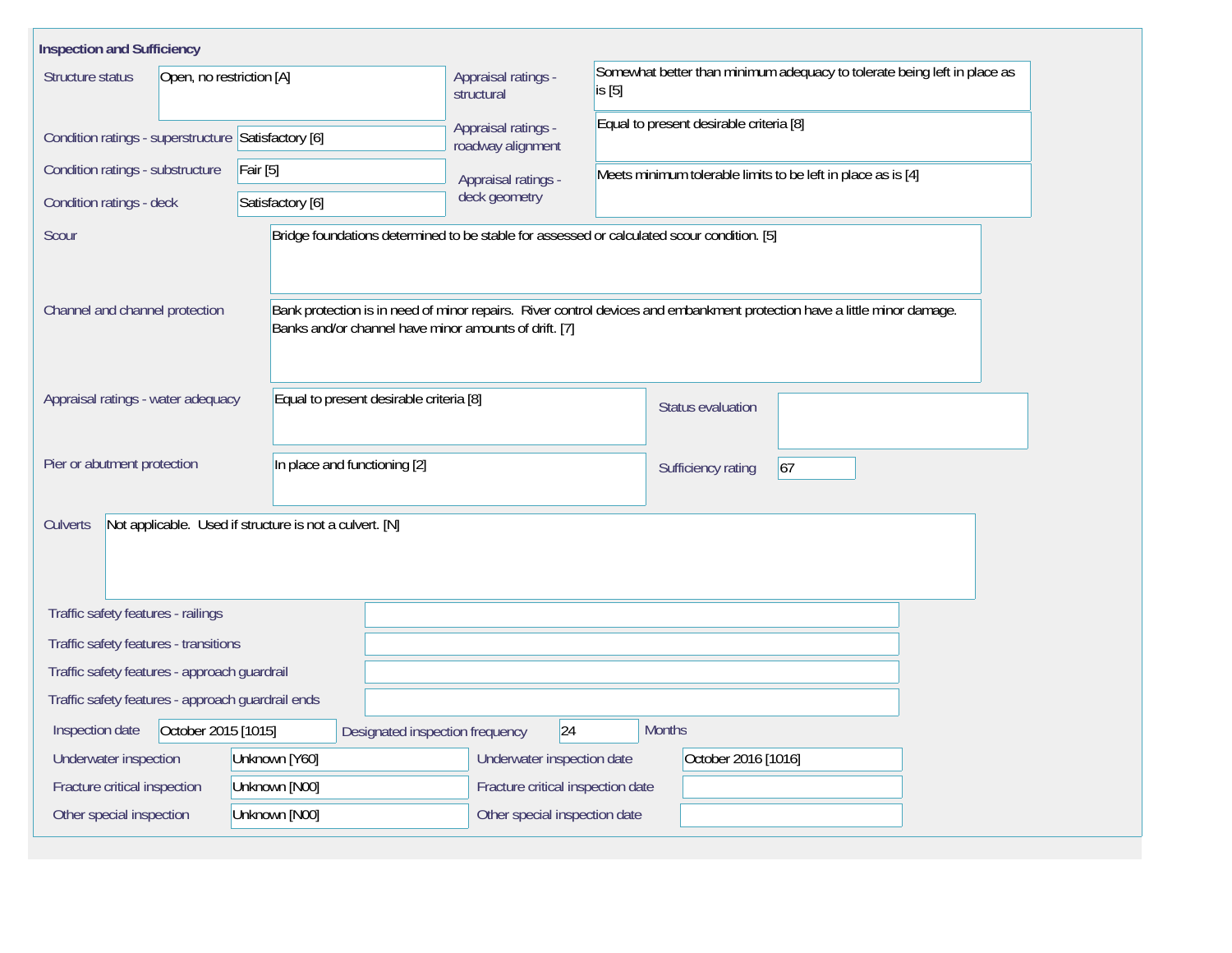## **2017 Inventory**

| <b>Basic Information</b>                    |                                      |                            |                                                                    |                               |                                         |                                           |                               | $46 - 12 - 14.72 =$                                                    | 123-51-21.56    |
|---------------------------------------------|--------------------------------------|----------------------------|--------------------------------------------------------------------|-------------------------------|-----------------------------------------|-------------------------------------------|-------------------------------|------------------------------------------------------------------------|-----------------|
| Oregon [41]                                 | Clatsop County [007]                 |                            | Astoria [03150]                                                    |                               | SHIPPING CHANNEL/S END BR               |                                           |                               | 46.204089                                                              | $= -123.855989$ |
| 07949C009 00241                             | Highway agency district              |                            | Owner                                                              | State Highway Agency [01]     |                                         |                                           | Maintenance responsibility    | State Highway Agency [01]                                              |                 |
| 101<br>Route                                |                                      | US101 (HWY 9)              |                                                                    | Toll                          | On free road [3]                        |                                           |                               | Features intersected COLUMBIA RIVER/HWY 2W                             |                 |
| Steel continuous [4]<br>Design<br>main      |                                      | Design -<br>approach       | Concrete <sup>[1]</sup>                                            |                               | Kilometerpoint<br>1966<br>Year built    | 387.9 km = 240.5 mi                       | Year reconstructed N/A [0000] |                                                                        |                 |
| Truss - Thru [10]<br>8                      |                                      | 33                         | Mixed types [20]                                                   |                               | Skew angle<br> 0                        | <b>Structure Flared</b>                   |                               |                                                                        |                 |
|                                             |                                      |                            |                                                                    |                               | Historical significance                 |                                           |                               | Bridge is possibly eligible for the NRHP. [3]                          |                 |
| <b>Total length</b>                         | $2027.2 m = 6651.2 ft$               |                            | Length of maximum span $ 375.5 \text{ m} = 1232.0 \text{ ft}$      |                               |                                         | Deck width, out-to-out $10.1 m = 33.1 ft$ |                               | Bridge roadway width, curb-to-curb $ 8.5 \text{ m} = 27.9 \text{ ft} $ |                 |
| Inventory Route, Total Horizontal Clearance |                                      | $8.5 m = 27.9 ft$          |                                                                    | Curb or sidewalk width - left | $ 0 m = 0.0 ft$                         |                                           |                               | Curb or sidewalk width - right                                         | $0 m = 0.0 ft$  |
| Deck structure type                         |                                      | Concrete Cast-in-Place [1] |                                                                    |                               |                                         |                                           |                               |                                                                        |                 |
| Type of wearing surface                     |                                      |                            | Monolithic Concrete (concurrently placed with structural deck) [1] |                               |                                         |                                           |                               |                                                                        |                 |
| Deck protection                             |                                      |                            |                                                                    |                               |                                         |                                           |                               |                                                                        |                 |
| Type of membrane/wearing surface            |                                      |                            |                                                                    |                               |                                         |                                           |                               |                                                                        |                 |
|                                             |                                      |                            |                                                                    |                               |                                         |                                           |                               |                                                                        |                 |
| <b>Weight Limits</b>                        |                                      |                            |                                                                    |                               |                                         |                                           |                               |                                                                        |                 |
| Bypass, detour length                       | Method to determine inventory rating |                            |                                                                    |                               | No rating analysis or evaluation perfor | Inventory rating                          | $32.7$ metric ton = 36.0 tons |                                                                        |                 |
| $0 \text{ km} = 0.0 \text{ mi}$             | Method to determine operating rating |                            |                                                                    |                               | No rating analysis or evaluation perfor | Operating rating                          | 54.4 metric ton = 59.8 tons   |                                                                        |                 |
|                                             | <b>Bridge posting</b>                |                            | Equal to or above legal loads [5]                                  |                               |                                         | Design Load                               | MS 18 / HS 20 [5]             |                                                                        |                 |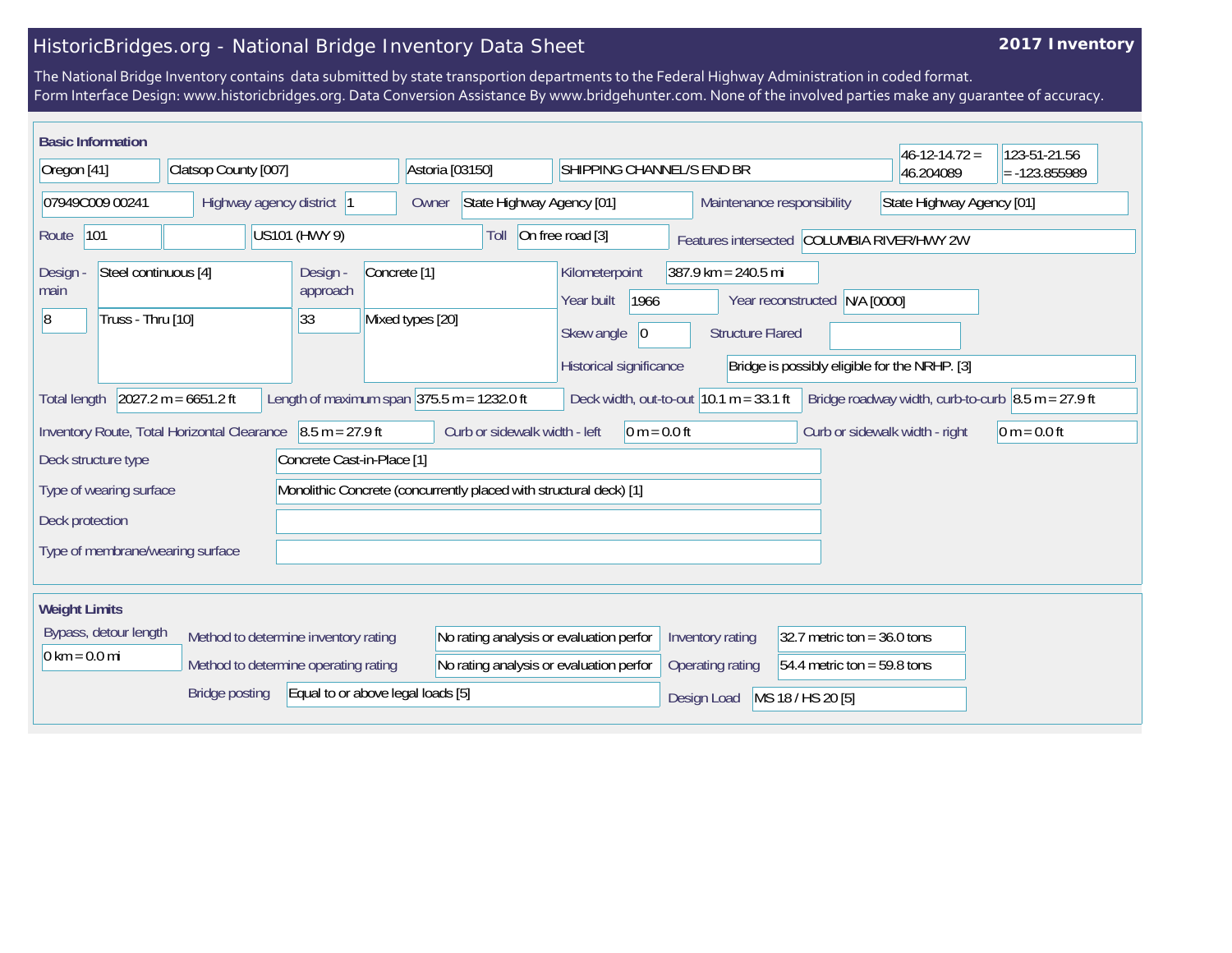| <b>Functional Details</b>                                                                        |                                                                                                                   |
|--------------------------------------------------------------------------------------------------|-------------------------------------------------------------------------------------------------------------------|
| Average daily truck traffi 8<br>Average Daily Traffic<br>24600                                   | Year 2014<br>2033<br>Future average daily traffic<br>26900<br>%<br>Year                                           |
| Road classification<br>Principal Arterial - Other (Rural) [02]                                   | Approach roadway width<br>Lanes on structure 2<br>$8.5 m = 27.9 ft$                                               |
| Type of service on bridge Highway [1]                                                            | Bridge median<br>Direction of traffic 2 - way traffic [2]                                                         |
| Parallel structure designation<br>No parallel structure exists. [N]                              |                                                                                                                   |
| Type of service under bridge<br>Highway-waterway [6]                                             | Navigation control on waterway (bridge permit required). [1]<br>Lanes under structure<br>Navigation control<br> 4 |
| Navigation vertical clearanc<br>$60.4 m = 198.2 ft$                                              | Navigation horizontal clearance $326.1$ m = 1069.9 ft                                                             |
| Minimum navigation vertical clearance, vertical lift bridge                                      | Minimum vertical clearance over bridge roadway<br>$30.18 m = 99.0 ft$                                             |
| Minimum lateral underclearance reference feature Highway beneath structure [H]                   |                                                                                                                   |
| Minimum lateral underclearance on right $ 2.3 \text{ m} = 7.5 \text{ ft} $                       | Minimum lateral underclearance on left $0.6$ m = 2.0 ft                                                           |
| Minimum Vertical Underclearance 60.96 m = 200.0 ft                                               | Minimum vertical underclearance reference feature Highway beneath structure [H]                                   |
| Appraisal ratings - underclearances Meets minimum tolerable limits to be left in place as is [4] |                                                                                                                   |
| <b>Repair and Replacement Plans</b>                                                              |                                                                                                                   |
| Type of work to be performed                                                                     | Work done by                                                                                                      |
|                                                                                                  | Bridge improvement cost<br>Roadway improvement cost                                                               |
|                                                                                                  | Length of structure improvement<br>Total project cost<br> 0                                                       |
|                                                                                                  | Year of improvement cost estimate                                                                                 |
|                                                                                                  | 50<br>Border bridge - state<br>Unknown [530]<br>Border bridge - percent responsibility of other state             |
|                                                                                                  | Border bridge - structure number<br>0007666D0000000                                                               |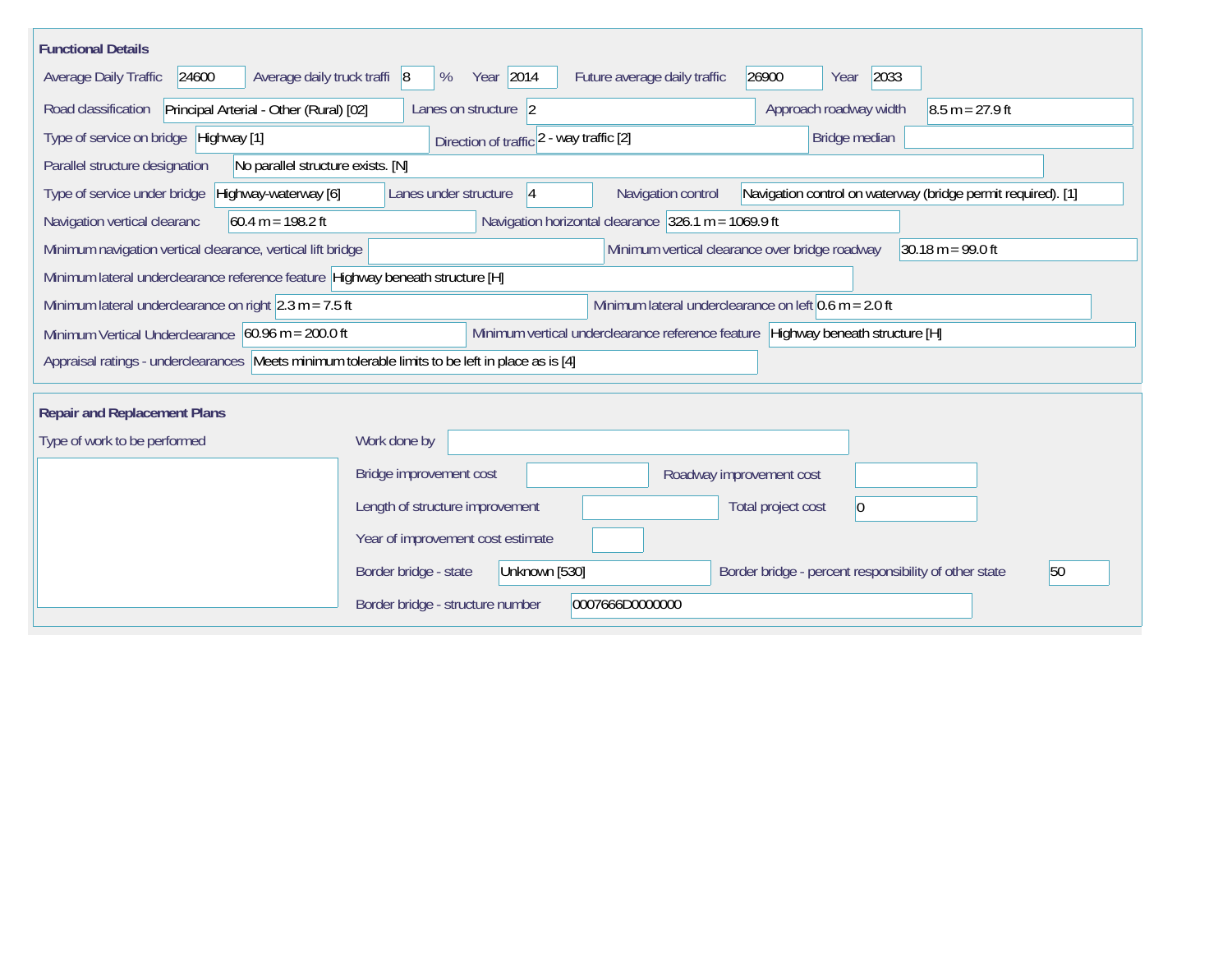| <b>Inspection and Sufficiency</b>                   |                                            |                               |                                                                                            |                                                                                     |                                       |                                                                                                                          |  |  |  |  |
|-----------------------------------------------------|--------------------------------------------|-------------------------------|--------------------------------------------------------------------------------------------|-------------------------------------------------------------------------------------|---------------------------------------|--------------------------------------------------------------------------------------------------------------------------|--|--|--|--|
| Structure status                                    | Open, no restriction [A]                   |                               |                                                                                            | Appraisal ratings -<br>structural                                                   | Equal to present minimum criteria [6] |                                                                                                                          |  |  |  |  |
| Condition ratings - superstructure Satisfactory [6] |                                            |                               |                                                                                            | Equal to present desirable criteria [8]<br>Appraisal ratings -<br>roadway alignment |                                       |                                                                                                                          |  |  |  |  |
| Condition ratings - substructure                    |                                            | Satisfactory [6]              |                                                                                            | Appraisal ratings -                                                                 |                                       | Meets minimum tolerable limits to be left in place as is [4]                                                             |  |  |  |  |
| Condition ratings - deck                            |                                            | $\overline{\mathsf{Fair}[5]}$ |                                                                                            | deck geometry                                                                       |                                       |                                                                                                                          |  |  |  |  |
| Scour                                               |                                            |                               | Bridge foundations determined to be stable for assessed or calculated scour condition. [5] |                                                                                     |                                       |                                                                                                                          |  |  |  |  |
| Channel and channel protection                      |                                            |                               | Banks and/or channel have minor amounts of drift. [7]                                      |                                                                                     |                                       | Bank protection is in need of minor repairs. River control devices and embankment protection have a little minor damage. |  |  |  |  |
| Appraisal ratings - water adequacy                  | Superior to present desirable criteria [9] |                               |                                                                                            |                                                                                     |                                       | Status evaluation                                                                                                        |  |  |  |  |
| Pier or abutment protection                         |                                            |                               | In place and functioning [2]                                                               |                                                                                     |                                       | 71<br>Sufficiency rating                                                                                                 |  |  |  |  |
| Culverts                                            |                                            |                               | Not applicable. Used if structure is not a culvert. [N]                                    |                                                                                     |                                       |                                                                                                                          |  |  |  |  |
| Traffic safety features - railings                  |                                            |                               |                                                                                            |                                                                                     |                                       |                                                                                                                          |  |  |  |  |
| Traffic safety features - transitions               |                                            |                               |                                                                                            |                                                                                     |                                       |                                                                                                                          |  |  |  |  |
| Traffic safety features - approach guardrail        |                                            |                               |                                                                                            |                                                                                     |                                       |                                                                                                                          |  |  |  |  |
| Traffic safety features - approach guardrail ends   |                                            |                               |                                                                                            | Inpected feature meets currently acceptable standards. [1]                          |                                       |                                                                                                                          |  |  |  |  |
| Inspection date                                     | October 2015 [1015]                        |                               | Designated inspection frequency                                                            | 24                                                                                  | <b>Months</b>                         |                                                                                                                          |  |  |  |  |
| Underwater inspection                               |                                            |                               | Every two years [Y24]                                                                      | Underwater inspection date                                                          |                                       | September 2016 [0916]                                                                                                    |  |  |  |  |
| Fracture critical inspection                        |                                            |                               | Every two years [Y24]                                                                      | Fracture critical inspection date                                                   | May 2016 [0516]                       |                                                                                                                          |  |  |  |  |
| Not needed [N]<br>Other special inspection          |                                            |                               |                                                                                            | Other special inspection date                                                       |                                       |                                                                                                                          |  |  |  |  |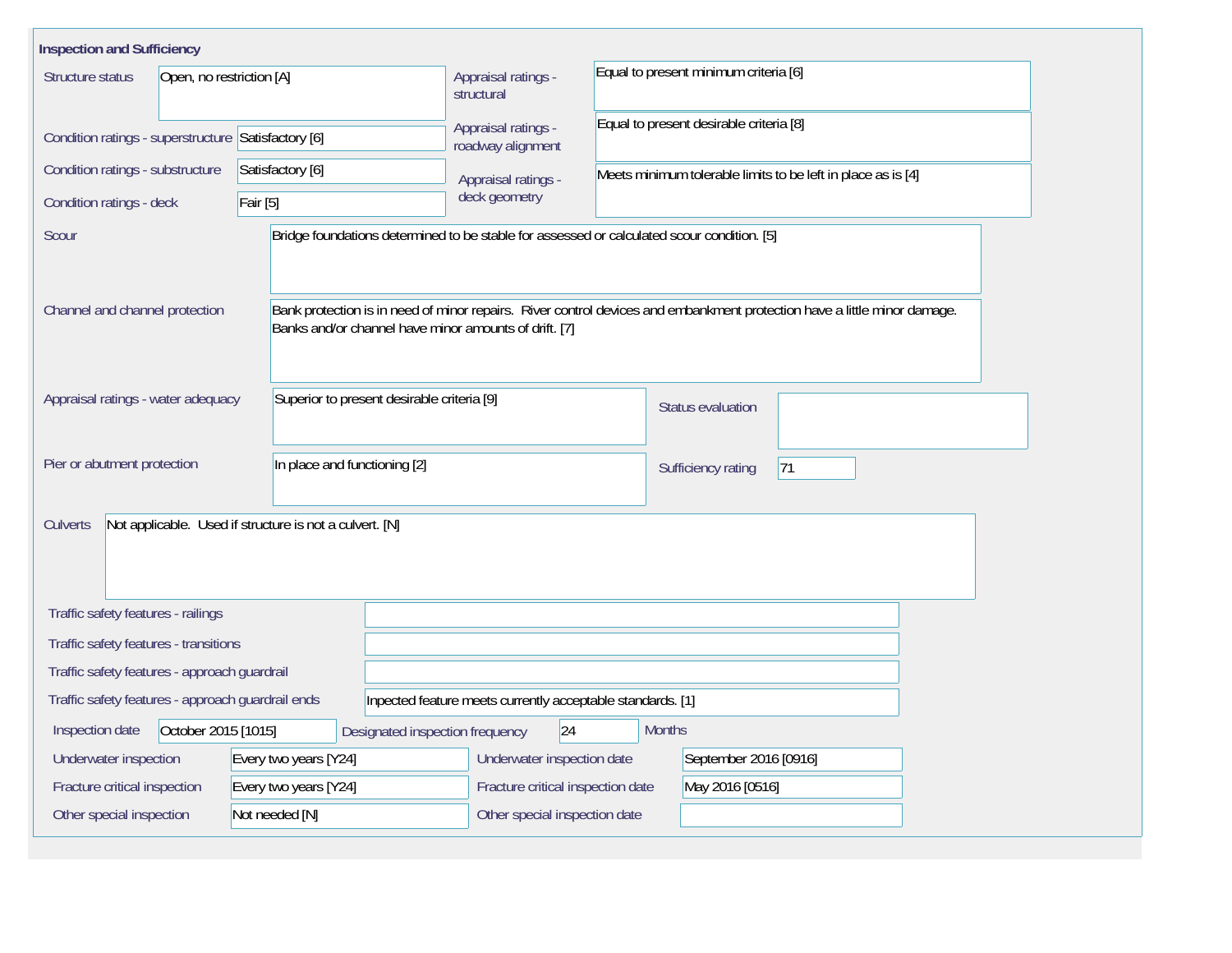## **2017 Inventory**

| <b>Basic Information</b>                           |                                             |                                        |                                                                    |                                              |                                   |                               | $46 - 14 - 17.97 =$                                                        | 123-52-24.54    |
|----------------------------------------------------|---------------------------------------------|----------------------------------------|--------------------------------------------------------------------|----------------------------------------------|-----------------------------------|-------------------------------|----------------------------------------------------------------------------|-----------------|
| Washington [53]                                    | Pacific County [049]                        |                                        | Unknown [00000]                                                    | 3.65 S OREGON LINE                           |                                   |                               | 46.238325                                                                  | $= -123.873483$ |
| 0007666B0000000                                    | Highway agency district 4                   |                                        | State Highway Agency [01]<br>Owner                                 |                                              | Maintenance responsibility        |                               | State Highway Agency [01]                                                  |                 |
| 101<br>Route                                       | <b>US101</b>                                |                                        | Toll                                                               | On free road [3]                             | Features intersected COLUMBIA R   |                               |                                                                            |                 |
| Steel [3]<br>Design -<br>main<br>Truss - Thru [10] |                                             | Steel [3]<br>Design -<br>approach<br>8 | Stringer/Multi-beam or girder [02]                                 | Kilometerpoint<br>1966<br>Year built         | $0.1 \text{ km} = 0.1 \text{ mi}$ | Year reconstructed N/A [0000] |                                                                            |                 |
|                                                    |                                             |                                        |                                                                    | Skew angle<br> 0 <br>Historical significance | <b>Structure Flared</b>           |                               | Historical significance is not determinable at this time. [4]              |                 |
| <b>Total length</b>                                | $1120.7 m = 3677.0 ft$                      |                                        | Length of maximum span $ 107.9 m = 354.0 ft$                       | Deck width, out-to-out $10.1 m = 33.1 ft$    |                                   |                               | Bridge roadway width, curb-to-curb $\vert 8.5 \text{ m} = 27.9 \text{ ft}$ |                 |
|                                                    | Inventory Route, Total Horizontal Clearance | $8.5 m = 27.9 ft$                      | Curb or sidewalk width - left                                      | $0 m = 0.0 ft$                               |                                   |                               | Curb or sidewalk width - right                                             | $0 m = 0.0 ft$  |
| Deck structure type                                |                                             | Concrete Cast-in-Place [1]             |                                                                    |                                              |                                   |                               |                                                                            |                 |
| Type of wearing surface                            |                                             |                                        | Monolithic Concrete (concurrently placed with structural deck) [1] |                                              |                                   |                               |                                                                            |                 |
| Deck protection                                    |                                             |                                        |                                                                    |                                              |                                   |                               |                                                                            |                 |
| Type of membrane/wearing surface                   |                                             |                                        |                                                                    |                                              |                                   |                               |                                                                            |                 |
| <b>Weight Limits</b>                               |                                             |                                        |                                                                    |                                              |                                   |                               |                                                                            |                 |
| Bypass, detour length                              | Method to determine inventory rating        |                                        | No rating analysis or evaluation perfor                            |                                              | Inventory rating                  | 32.7 metric ton = $36.0$ tons |                                                                            |                 |
| $0 \text{ km} = 0.0 \text{ mi}$                    | Method to determine operating rating        |                                        | No rating analysis or evaluation perfor                            |                                              | Operating rating                  | 54.4 metric ton = 59.8 tons   |                                                                            |                 |
|                                                    | <b>Bridge posting</b>                       | Equal to or above legal loads [5]      |                                                                    |                                              | Design Load                       | MS 18 / HS 20 [5]             |                                                                            |                 |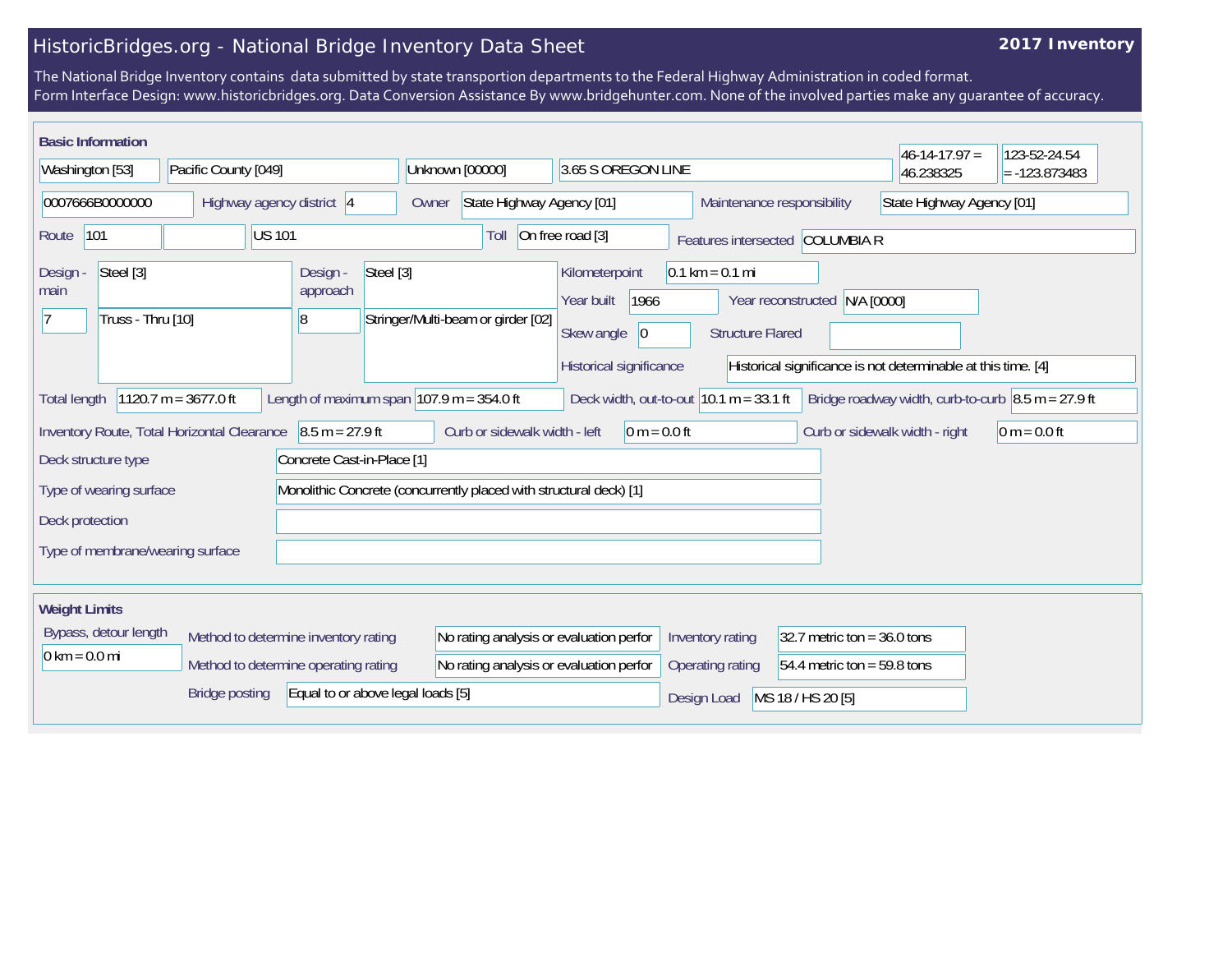| <b>Functional Details</b>                                                                        |                                                                                                       |
|--------------------------------------------------------------------------------------------------|-------------------------------------------------------------------------------------------------------|
| Average daily truck traffi<br>6800<br>Average Daily Traffic                                      | Year 2010<br>2030<br>Future average daily traffic<br>11400<br>$ 10\rangle$<br>%<br>Year               |
| Principal Arterial - Other (Rural) [02]<br>Road classification                                   | Lanes on structure 2<br>Approach roadway width<br>$8.5 m = 27.9 ft$                                   |
| Type of service on bridge Highway [1]                                                            | Bridge median<br>Direction of traffic 2 - way traffic [2]                                             |
| No parallel structure exists. [N]<br>Parallel structure designation                              |                                                                                                       |
| Type of service under bridge<br>Waterway [5]                                                     | Navigation control<br>Lanes under structure<br>10                                                     |
| Navigation vertical clearanc<br>$0 = N/A$                                                        | Navigation horizontal clearance $ 0 = N/A $                                                           |
| Minimum navigation vertical clearance, vertical lift bridge                                      | Minimum vertical clearance over bridge roadway<br>$5.23 m = 17.2 ft$                                  |
| Minimum lateral underclearance reference feature Feature not a highway or railroad [N]           |                                                                                                       |
| Minimum lateral underclearance on right $0 = N/A$                                                | Minimum lateral underclearance on left $0 = N/A$                                                      |
| Minimum Vertical Underclearance $ 0 = N/A$                                                       | Minimum vertical underclearance reference feature Feature not a highway or railroad [N]               |
| Appraisal ratings - underclearances N/A [N]                                                      |                                                                                                       |
| <b>Repair and Replacement Plans</b>                                                              |                                                                                                       |
| Type of work to be performed                                                                     | Work done by Work to be done by contract [1]                                                          |
| Bridge rehabilitation because of general structure<br>deterioration or inadequate strength. [35] | Bridge improvement cost<br>65595000<br>13119000<br>Roadway improvement cost                           |
|                                                                                                  | 1136 m = $3727.2$ ft<br>Length of structure improvement<br>Total project cost<br>131190000            |
|                                                                                                  | 2010<br>Year of improvement cost estimate                                                             |
|                                                                                                  | 50<br>Border bridge - state<br>Border bridge - percent responsibility of other state<br>Unknown [410] |
|                                                                                                  | 07949A009 00000<br>Border bridge - structure number                                                   |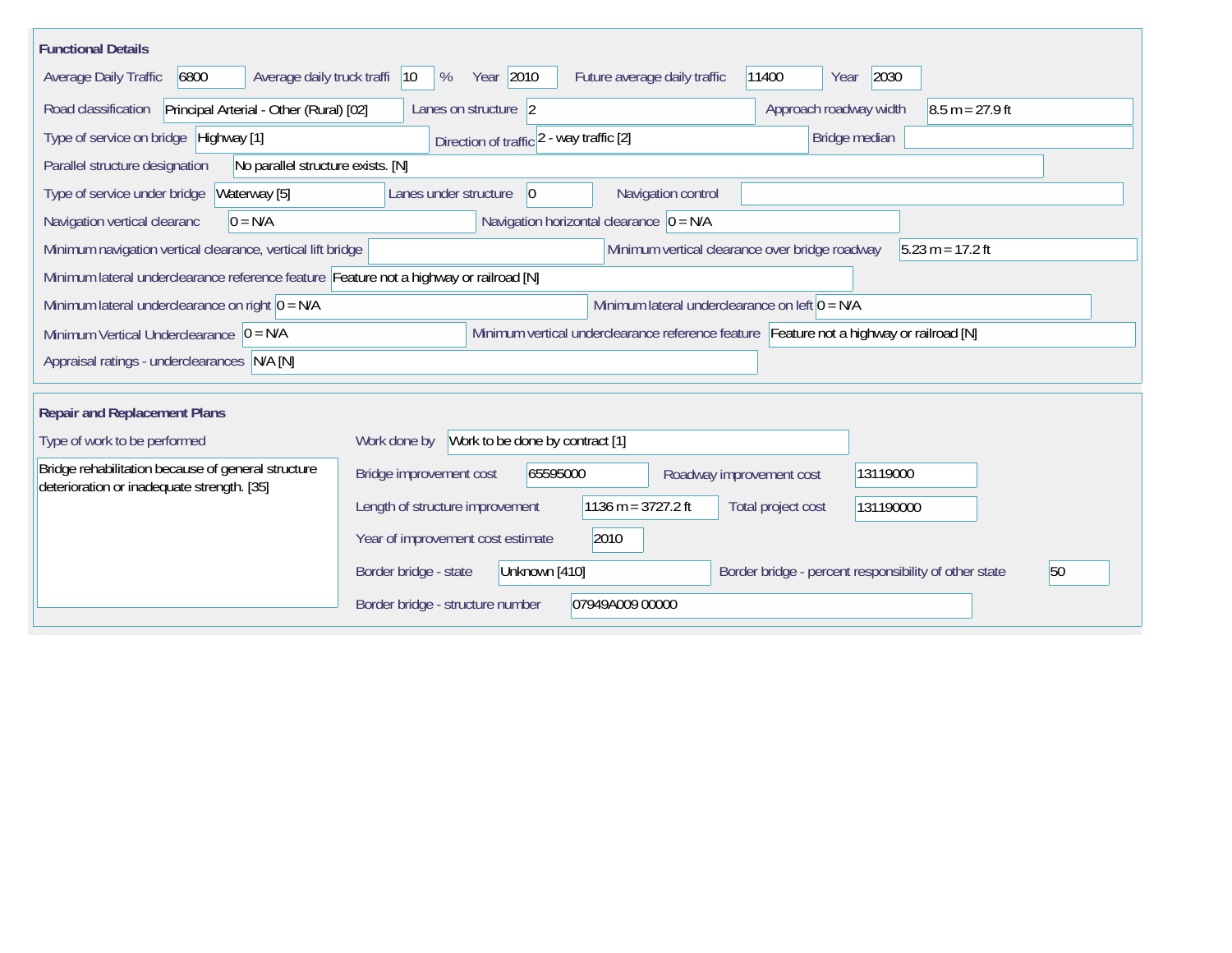| <b>Inspection and Sufficiency</b>                   |                                                                                            |                                          |                                         |                                                                                                                   |  |  |  |  |
|-----------------------------------------------------|--------------------------------------------------------------------------------------------|------------------------------------------|-----------------------------------------|-------------------------------------------------------------------------------------------------------------------|--|--|--|--|
| Structure status<br>Open, no restriction [A]        |                                                                                            | Appraisal ratings -<br>structural        | Equal to present minimum criteria [6]   |                                                                                                                   |  |  |  |  |
| Condition ratings - superstructure Satisfactory [6] |                                                                                            | Appraisal ratings -<br>roadway alignment | Equal to present desirable criteria [8] |                                                                                                                   |  |  |  |  |
| Condition ratings - substructure                    | Satisfactory [6]                                                                           | Appraisal ratings -                      |                                         | Meets minimum tolerable limits to be left in place as is [4]                                                      |  |  |  |  |
| Condition ratings - deck                            | Satisfactory [6]                                                                           | deck geometry                            |                                         |                                                                                                                   |  |  |  |  |
| Scour                                               | Bridge foundations determined to be stable for assessed or calculated scour condition. [5] |                                          |                                         |                                                                                                                   |  |  |  |  |
| Channel and channel protection                      | required or are in a stable condition. [8]                                                 |                                          |                                         | Banks are protected or well vegetated. River control devices such as spur dikes and embankment protection are not |  |  |  |  |
| Appraisal ratings - water adequacy                  | Equal to present desirable criteria [8]                                                    |                                          | Status evaluation                       |                                                                                                                   |  |  |  |  |
| Pier or abutment protection                         |                                                                                            |                                          |                                         | 73<br>Sufficiency rating                                                                                          |  |  |  |  |
| Culverts                                            | Not applicable. Used if structure is not a culvert. [N]                                    |                                          |                                         |                                                                                                                   |  |  |  |  |
| Traffic safety features - railings                  |                                                                                            |                                          |                                         |                                                                                                                   |  |  |  |  |
| Traffic safety features - transitions               |                                                                                            |                                          |                                         |                                                                                                                   |  |  |  |  |
| Traffic safety features - approach guardrail        |                                                                                            |                                          |                                         |                                                                                                                   |  |  |  |  |
| Traffic safety features - approach guardrail ends   |                                                                                            |                                          |                                         |                                                                                                                   |  |  |  |  |
| October 2013 [1013]<br>Inspection date              | Designated inspection frequency                                                            | 24                                       | <b>Months</b>                           |                                                                                                                   |  |  |  |  |
| Underwater inspection                               | Unknown [Y36]                                                                              | Underwater inspection date               |                                         | September 2013 [0913]                                                                                             |  |  |  |  |
| Fracture critical inspection                        | Every two years [Y24]                                                                      | Fracture critical inspection date        |                                         | September 2012 [0912]                                                                                             |  |  |  |  |
| Other special inspection                            | Not needed [N]                                                                             | Other special inspection date            |                                         |                                                                                                                   |  |  |  |  |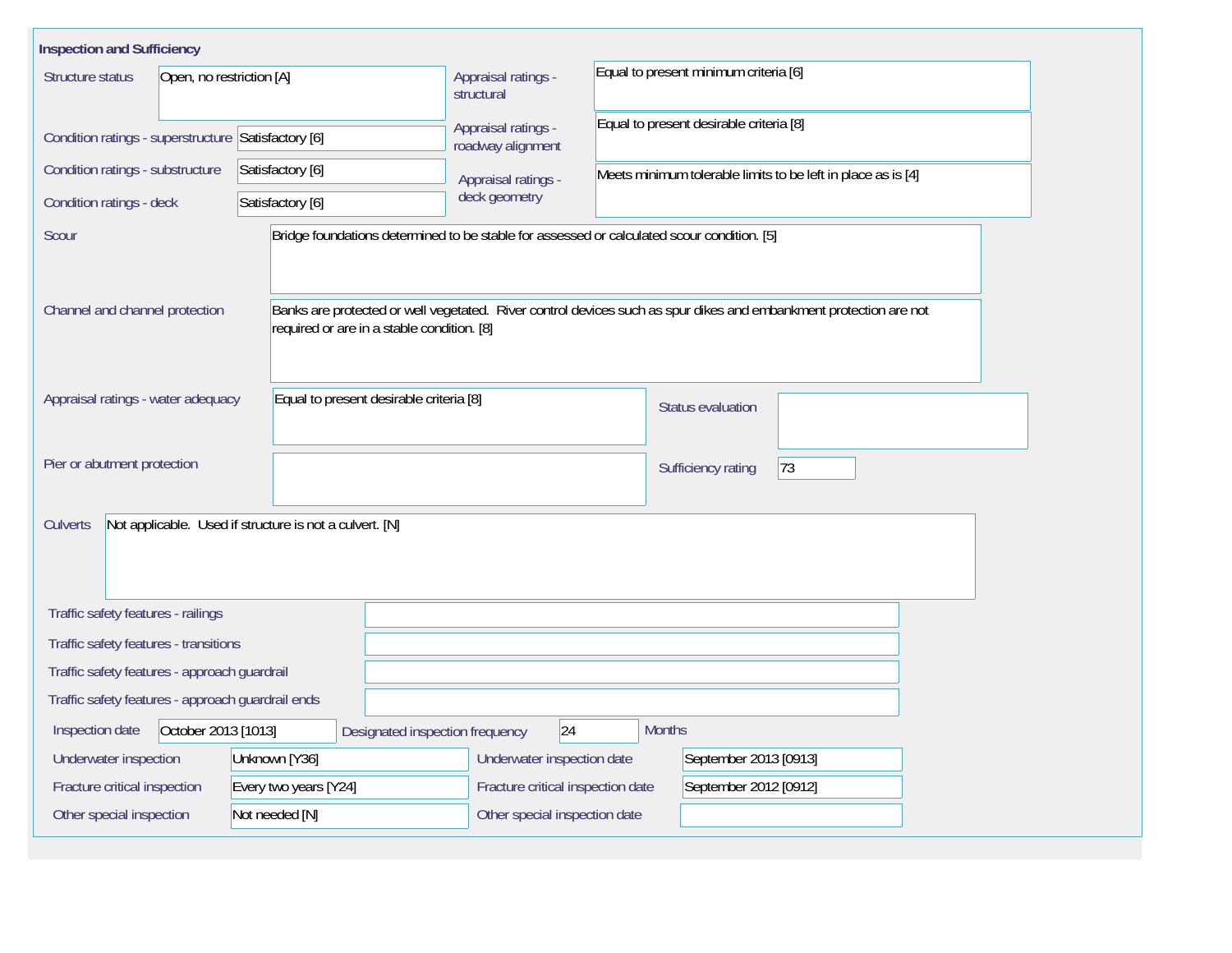## **2017 Inventory**

| <b>Basic Information</b>                                                                |                         |                                             |                                           |                                                                    |                                                                                                                                                                    |                            |                                 | $46-14-02.24 =$                                                            | 123-52-16.78    |
|-----------------------------------------------------------------------------------------|-------------------------|---------------------------------------------|-------------------------------------------|--------------------------------------------------------------------|--------------------------------------------------------------------------------------------------------------------------------------------------------------------|----------------------------|---------------------------------|----------------------------------------------------------------------------|-----------------|
| Washington [53]                                                                         |                         | Pacific County [049]                        |                                           | Unknown [00000]                                                    | 3.37 S OREGON LINE                                                                                                                                                 |                            |                                 | 46.233956                                                                  | $= -123.871328$ |
| 0007666C0000000                                                                         |                         | Highway agency district 4                   |                                           | State Highway Agency [01]<br>Owner                                 |                                                                                                                                                                    | Maintenance responsibility |                                 | State Highway Agency [01]                                                  |                 |
| 101<br>Route                                                                            |                         | <b>US 101</b>                               |                                           | Toll                                                               | On free road [3]                                                                                                                                                   |                            | Features intersected COLUMBIA R |                                                                            |                 |
| Prestressed concrete [5]<br>Design<br>main<br>Stringer/Multi-beam or girder [02]<br>140 |                         | Design -<br>approach<br>$ 0\rangle$         | Other [00]                                |                                                                    | Kilometerpoint<br>$0.1 \text{ km} = 0.1 \text{ mi}$<br>1966<br>Year built<br>Year reconstructed N/A [0000]<br>Skew angle<br>$ 0\rangle$<br><b>Structure Flared</b> |                            |                                 |                                                                            |                 |
|                                                                                         |                         |                                             |                                           |                                                                    | Historical significance                                                                                                                                            |                            |                                 | Historical significance is not determinable at this time. [4]              |                 |
| <b>Total length</b>                                                                     |                         | $3413.8 m = 11200.7 ft$                     | Length of maximum span $24.4$ m = 80.1 ft |                                                                    | Deck width, out-to-out $10.1 m = 33.1 ft$                                                                                                                          |                            |                                 | Bridge roadway width, curb-to-curb $\vert 8.5 \text{ m} = 27.9 \text{ ft}$ |                 |
|                                                                                         |                         | Inventory Route, Total Horizontal Clearance | $8.5 m = 27.9 ft$                         | Curb or sidewalk width - left                                      | $0 m = 0.0 ft$                                                                                                                                                     |                            |                                 | Curb or sidewalk width - right                                             | 0 m = $0.0$ ft  |
| Deck structure type                                                                     |                         |                                             | Concrete Cast-in-Place [1]                |                                                                    |                                                                                                                                                                    |                            |                                 |                                                                            |                 |
|                                                                                         | Type of wearing surface |                                             |                                           | Monolithic Concrete (concurrently placed with structural deck) [1] |                                                                                                                                                                    |                            |                                 |                                                                            |                 |
| Deck protection                                                                         |                         |                                             |                                           |                                                                    |                                                                                                                                                                    |                            |                                 |                                                                            |                 |
| Type of membrane/wearing surface                                                        |                         |                                             |                                           |                                                                    |                                                                                                                                                                    |                            |                                 |                                                                            |                 |
| <b>Weight Limits</b>                                                                    |                         |                                             |                                           |                                                                    |                                                                                                                                                                    |                            |                                 |                                                                            |                 |
|                                                                                         | Bypass, detour length   |                                             | Method to determine inventory rating      | Load and Resistance Factor Rating (L                               |                                                                                                                                                                    | Inventory rating           | 36 metric ton = $39.6$ tons     |                                                                            |                 |
| $0 \text{ km} = 0.0 \text{ mi}$                                                         |                         |                                             | Method to determine operating rating      | Load and Resistance Factor Rating (L                               |                                                                                                                                                                    | Operating rating           | 46.7 metric ton = $51.4$ tons   |                                                                            |                 |
|                                                                                         |                         | <b>Bridge posting</b>                       | Equal to or above legal loads [5]         |                                                                    |                                                                                                                                                                    | Design Load                | MS 18 / HS 20 [5]               |                                                                            |                 |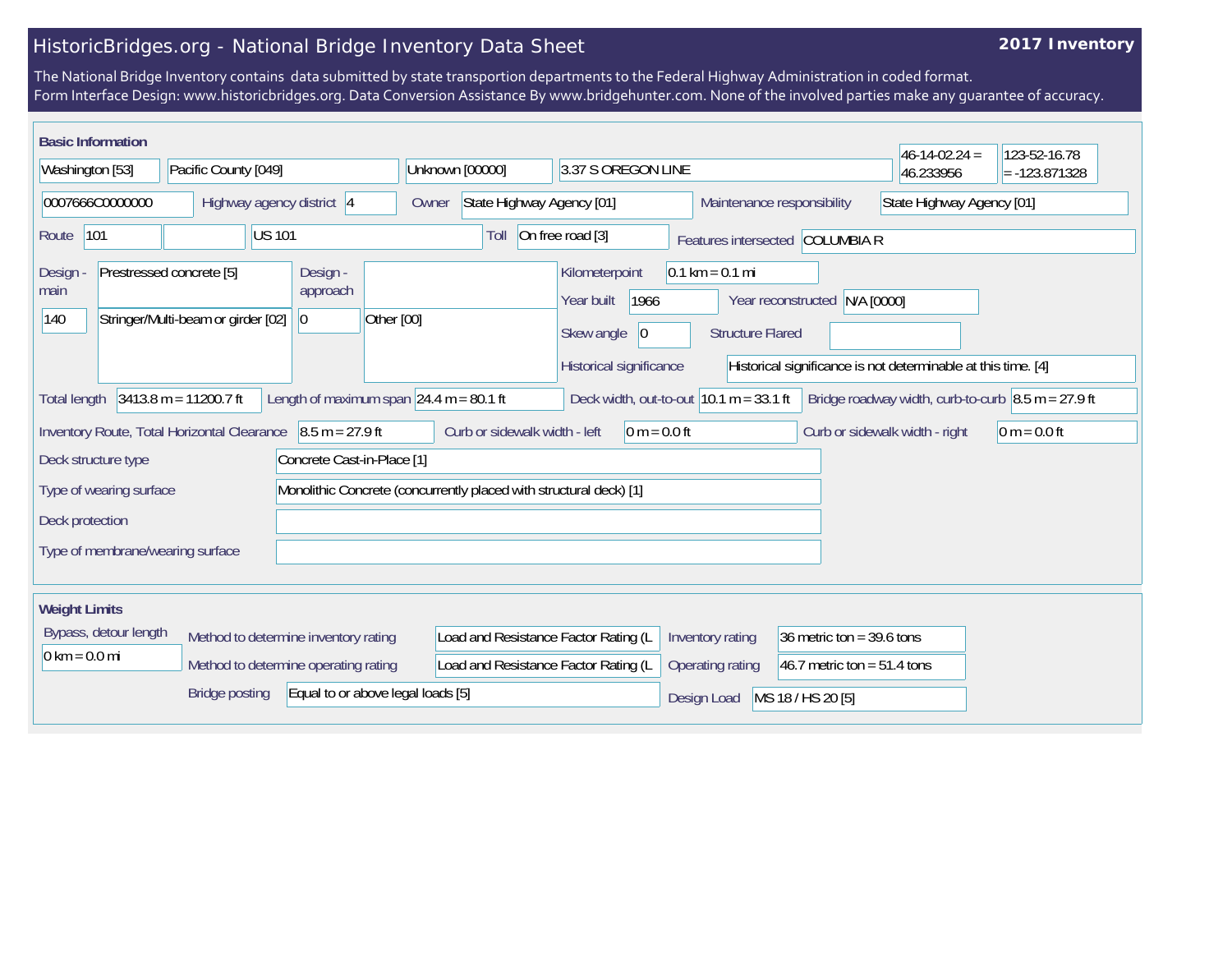| <b>Functional Details</b>                                                              |                                                 |                                                  |                                                                                         |                      |
|----------------------------------------------------------------------------------------|-------------------------------------------------|--------------------------------------------------|-----------------------------------------------------------------------------------------|----------------------|
| 23300<br>Average daily truck traffi 6<br>Average Daily Traffic                         | Year 2010<br>%                                  | Future average daily traffic                     | 2030<br>28200<br>Year                                                                   |                      |
| Principal Arterial - Other (Rural) [02]<br>Road classification                         | Lanes on structure 2                            |                                                  | Approach roadway width                                                                  | $8.5 m = 27.9 ft$    |
| Type of service on bridge Highway [1]                                                  | Direction of traffic 2 - way traffic [2]        |                                                  | Bridge median                                                                           |                      |
| Parallel structure designation<br>No parallel structure exists. [N]                    |                                                 |                                                  |                                                                                         |                      |
| Type of service under bridge<br>Waterway [5]                                           | Lanes under structure<br> 0                     | Navigation control                               |                                                                                         |                      |
| $0 = N/A$<br>Navigation vertical clearanc                                              | Navigation horizontal clearance $ 0 = N/A $     |                                                  |                                                                                         |                      |
| Minimum navigation vertical clearance, vertical lift bridge                            |                                                 | Minimum vertical clearance over bridge roadway   |                                                                                         | $99.99 m = 328.1 ft$ |
| Minimum lateral underclearance reference feature Feature not a highway or railroad [N] |                                                 |                                                  |                                                                                         |                      |
| Minimum lateral underclearance on right $0 = N/A$                                      |                                                 | Minimum lateral underclearance on left $0 = N/A$ |                                                                                         |                      |
| Minimum Vertical Underclearance $ 0 = N/A $                                            |                                                 |                                                  | Minimum vertical underclearance reference feature Feature not a highway or railroad [N] |                      |
| Appraisal ratings - underclearances N/A [N]                                            |                                                 |                                                  |                                                                                         |                      |
| <b>Repair and Replacement Plans</b>                                                    |                                                 |                                                  |                                                                                         |                      |
| Type of work to be performed                                                           | Work to be done by contract [1]<br>Work done by |                                                  |                                                                                         |                      |
| Bridge rehabilitation because of general structure                                     |                                                 |                                                  |                                                                                         |                      |
| deterioration or inadequate strength. [35]                                             | Bridge improvement cost<br>198000000            | Roadway improvement cost                         | 39600000                                                                                |                      |
|                                                                                        | Length of structure improvement                 | $3429 m = 11250.5 ft$                            | Total project cost<br>396000000                                                         |                      |
|                                                                                        | Year of improvement cost estimate               | 2010                                             |                                                                                         |                      |
|                                                                                        | Border bridge - state<br>Unknown [410]          |                                                  | Border bridge - percent responsibility of other state                                   | 50                   |
|                                                                                        | Border bridge - structure number                | 07949B009 00028                                  |                                                                                         |                      |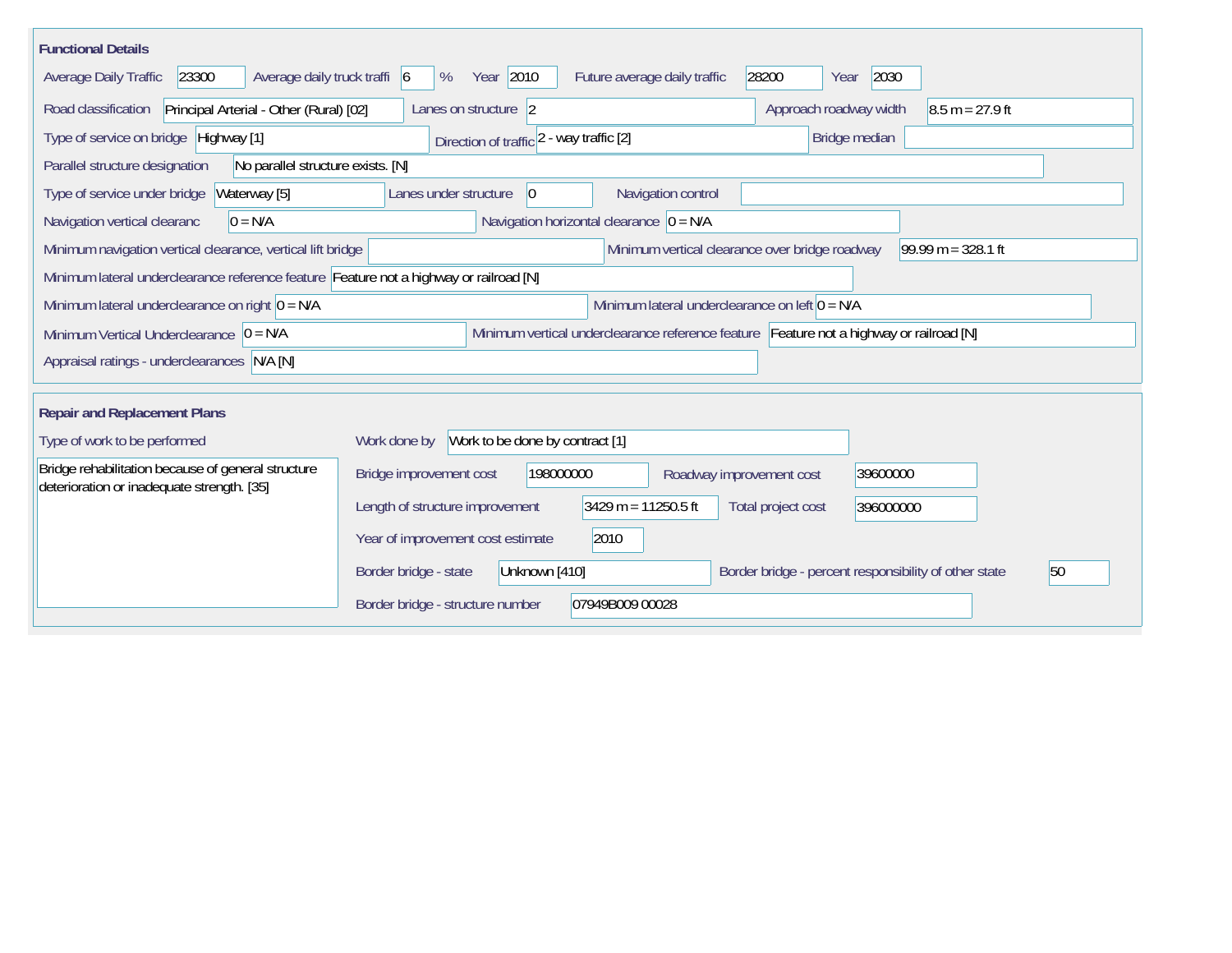| <b>Inspection and Sufficiency</b>                   |                                                         |                                          |                                                                                                                          |  |  |  |  |  |
|-----------------------------------------------------|---------------------------------------------------------|------------------------------------------|--------------------------------------------------------------------------------------------------------------------------|--|--|--|--|--|
| Structure status<br>Open, no restriction [A]        |                                                         | Appraisal ratings -<br>structural        | Somewhat better than minimum adequacy to tolerate being left in place as<br>is [5]                                       |  |  |  |  |  |
| Condition ratings - superstructure Satisfactory [6] |                                                         | Appraisal ratings -<br>roadway alignment | Equal to present desirable criteria [8]                                                                                  |  |  |  |  |  |
| Condition ratings - substructure                    | Fair [5]                                                | Appraisal ratings -                      | Meets minimum tolerable limits to be left in place as is [4]                                                             |  |  |  |  |  |
| Condition ratings - deck                            | Satisfactory [6]                                        | deck geometry                            |                                                                                                                          |  |  |  |  |  |
| Scour                                               |                                                         |                                          | Bridge foundations determined to be stable for assessed or calculated scour condition. [5]                               |  |  |  |  |  |
| Channel and channel protection                      | Banks and/or channel have minor amounts of drift. [7]   |                                          | Bank protection is in need of minor repairs. River control devices and embankment protection have a little minor damage. |  |  |  |  |  |
| Appraisal ratings - water adequacy                  | Equal to present desirable criteria [8]                 |                                          | <b>Status evaluation</b>                                                                                                 |  |  |  |  |  |
| Pier or abutment protection                         |                                                         |                                          | 67<br>Sufficiency rating                                                                                                 |  |  |  |  |  |
| <b>Culverts</b>                                     | Not applicable. Used if structure is not a culvert. [N] |                                          |                                                                                                                          |  |  |  |  |  |
| Traffic safety features - railings                  |                                                         |                                          |                                                                                                                          |  |  |  |  |  |
| Traffic safety features - transitions               |                                                         |                                          |                                                                                                                          |  |  |  |  |  |
| Traffic safety features - approach guardrail        |                                                         |                                          |                                                                                                                          |  |  |  |  |  |
| Traffic safety features - approach guardrail ends   |                                                         |                                          |                                                                                                                          |  |  |  |  |  |
| October 2013 [1013]<br>Inspection date              | Designated inspection frequency                         | 24                                       | <b>Months</b>                                                                                                            |  |  |  |  |  |
| Underwater inspection                               | Unknown [Y60]                                           | Underwater inspection date               | September 2013 [0913]                                                                                                    |  |  |  |  |  |
| Fracture critical inspection                        | Not needed [N]                                          | Fracture critical inspection date        |                                                                                                                          |  |  |  |  |  |
| Other special inspection                            | Not needed [N]                                          | Other special inspection date            |                                                                                                                          |  |  |  |  |  |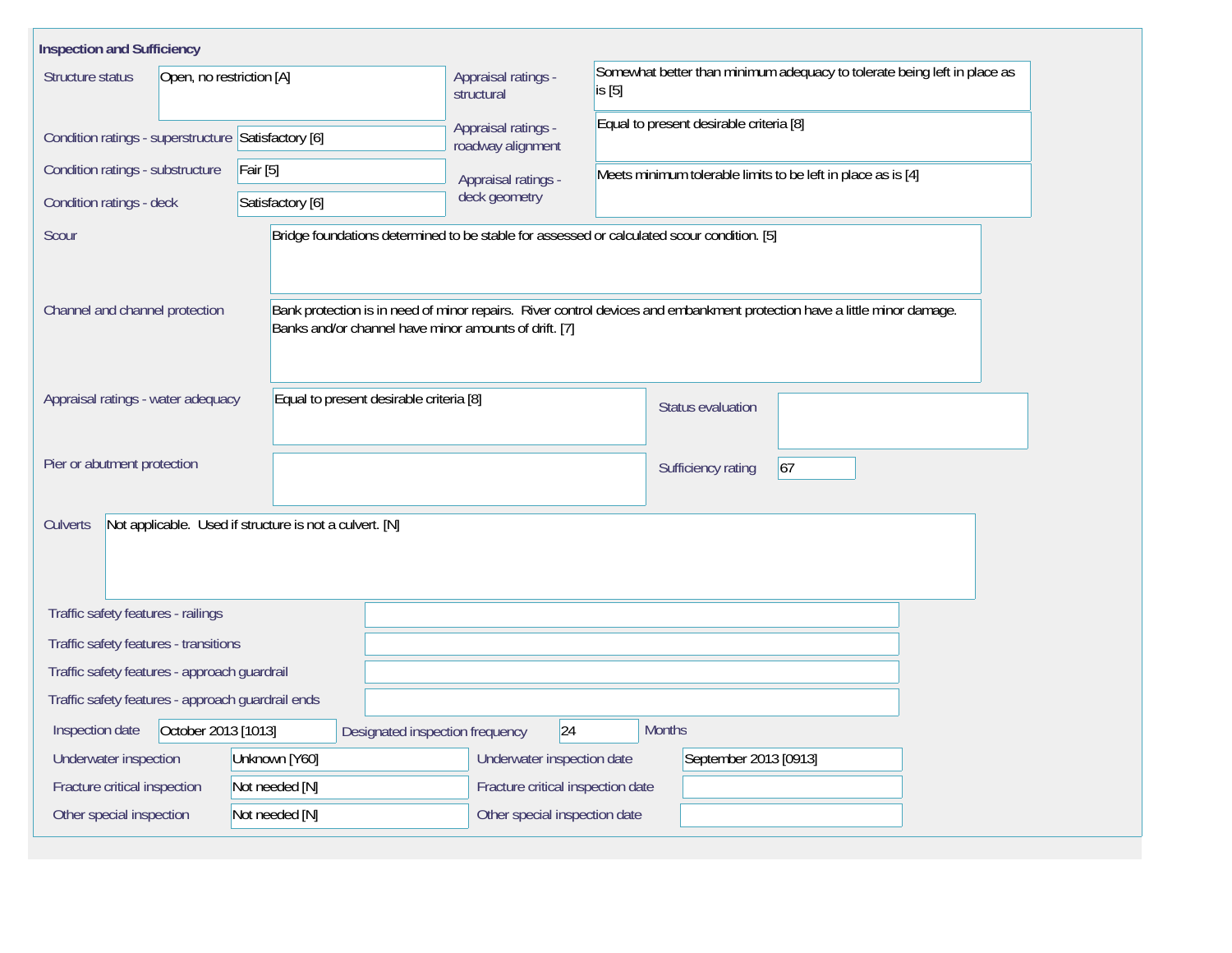## **2017 Inventory**

| <b>Basic Information</b>                                                |                     |                                                                    |                                             |                                                                   |                                                              |                               |  | $46 - 12 - 14.72 =$                                  | 123-51-21.56    |
|-------------------------------------------------------------------------|---------------------|--------------------------------------------------------------------|---------------------------------------------|-------------------------------------------------------------------|--------------------------------------------------------------|-------------------------------|--|------------------------------------------------------|-----------------|
| Washington [53]                                                         |                     | Pacific County [049]                                               |                                             | Unknown [00000]                                                   | 0.96 S OREGON LINE                                           |                               |  | 46.204089                                            | $= -123.855989$ |
| 0007666D0000000                                                         |                     |                                                                    | Highway agency district 4                   | State Highway Agency [01]<br>Owner                                |                                                              | Maintenance responsibility    |  | State Highway Agency [01]                            |                 |
| 101<br>Route                                                            |                     | US 101                                                             | Toll                                        | On free road [3]                                                  | Features intersected COLUMBIA R                              |                               |  |                                                      |                 |
| Steel continuous [4]<br>Design<br>main<br>Truss - Thru [10]<br> 8       |                     | Design -<br>approach<br>33                                         | Concrete <sup>[1]</sup><br>Mixed types [20] | Kilometerpoint<br>1966<br>Year built<br>Skew angle<br>$ 0\rangle$ | $0.1 \text{ km} = 0.1 \text{ mi}$<br><b>Structure Flared</b> | Year reconstructed N/A [0000] |  |                                                      |                 |
|                                                                         |                     |                                                                    |                                             |                                                                   | Historical significance                                      |                               |  | Bridge is possibly eligible for the NRHP. [3]        |                 |
| <b>Total length</b>                                                     |                     | $2027.2 m = 6651.2 ft$                                             |                                             | Length of maximum span $375.5$ m = 1232.0 ft                      | Deck width, out-to-out $10.1 m = 33.1 ft$                    |                               |  | Bridge roadway width, curb-to-curb $8.5$ m = 27.9 ft |                 |
|                                                                         |                     | Inventory Route, Total Horizontal Clearance                        | $8.5 m = 27.9 ft$                           | Curb or sidewalk width - left                                     | $0 m = 0.0 ft$                                               |                               |  | Curb or sidewalk width - right                       | 0 m = $0.0$ ft  |
|                                                                         | Deck structure type |                                                                    | Concrete Cast-in-Place [1]                  |                                                                   |                                                              |                               |  |                                                      |                 |
| Type of wearing surface                                                 |                     | Monolithic Concrete (concurrently placed with structural deck) [1] |                                             |                                                                   |                                                              |                               |  |                                                      |                 |
| Deck protection                                                         |                     |                                                                    |                                             |                                                                   |                                                              |                               |  |                                                      |                 |
| Type of membrane/wearing surface                                        |                     |                                                                    |                                             |                                                                   |                                                              |                               |  |                                                      |                 |
| <b>Weight Limits</b>                                                    |                     |                                                                    |                                             |                                                                   |                                                              |                               |  |                                                      |                 |
| Bypass, detour length<br>Method to determine inventory rating           |                     | No rating analysis or evaluation perfor                            |                                             | Inventory rating                                                  | 32.7 metric ton = $36.0$ tons                                |                               |  |                                                      |                 |
| $0 \text{ km} = 0.0 \text{ mi}$<br>Method to determine operating rating |                     | No rating analysis or evaluation perfor                            |                                             | Operating rating                                                  | 54.4 metric ton = 59.8 tons                                  |                               |  |                                                      |                 |
| Equal to or above legal loads [5]<br>Bridge posting                     |                     |                                                                    |                                             |                                                                   | Design Load                                                  | MS 18 / HS 20 [5]             |  |                                                      |                 |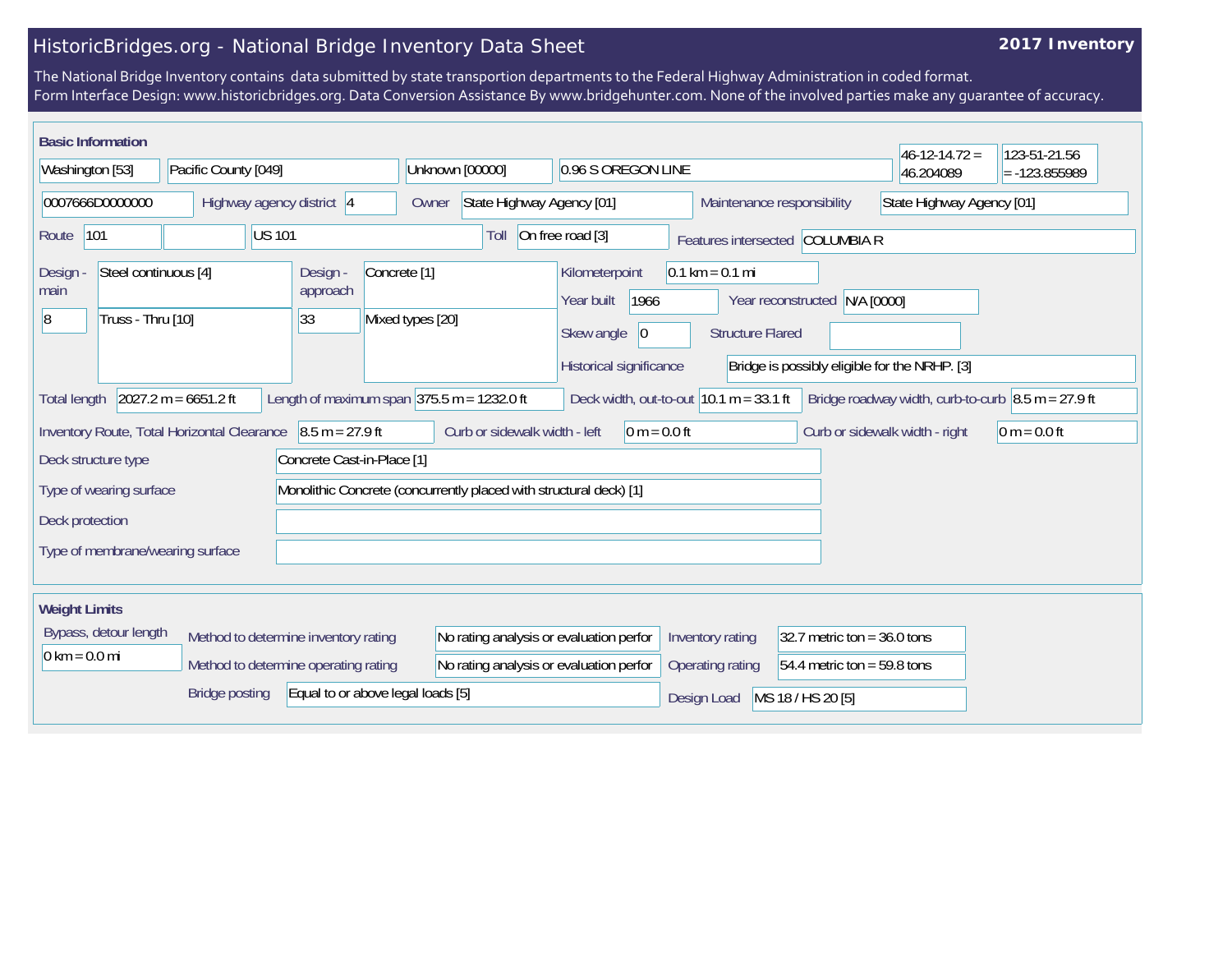| <b>Functional Details</b>                                                                        |                                                                                                                   |
|--------------------------------------------------------------------------------------------------|-------------------------------------------------------------------------------------------------------------------|
| Average daily truck traffi 6<br>23300<br>Average Daily Traffic                                   | Year 2010<br>Future average daily traffic<br>28200<br>2030<br>%<br>Year                                           |
| Principal Arterial - Other (Rural) [02]<br>Road classification                                   | Lanes on structure 2<br>Approach roadway width<br>$ 8.5 \text{ m} = 27.9 \text{ ft} $                             |
| Type of service on bridge Highway [1]                                                            | Bridge median<br>Direction of traffic 2 - way traffic [2]                                                         |
| Parallel structure designation<br>No parallel structure exists. [N]                              |                                                                                                                   |
| Highway-waterway [6]<br>Type of service under bridge                                             | Navigation control<br>Navigation control on waterway (bridge permit required). [1]<br>Lanes under structure<br> 4 |
| $60.4 m = 198.2 ft$<br>Navigation vertical clearanc                                              | Navigation horizontal clearance 326.1 m = 1069.9 ft                                                               |
| Minimum navigation vertical clearance, vertical lift bridge                                      | Minimum vertical clearance over bridge roadway<br>$5.23 m = 17.2 ft$                                              |
| Minimum lateral underclearance reference feature Highway beneath structure [H]                   |                                                                                                                   |
| Minimum lateral underclearance on right $ 2.3 \text{ m} = 7.5 \text{ ft} $                       | Minimum lateral underclearance on left $0.6$ m = 2.0 ft                                                           |
| Minimum Vertical Underclearance 99.99 m = 328.1 ft                                               | Minimum vertical underclearance reference feature Highway beneath structure [H]                                   |
| Appraisal ratings - underclearances Meets minimum tolerable limits to be left in place as is [4] |                                                                                                                   |
|                                                                                                  |                                                                                                                   |
| <b>Repair and Replacement Plans</b>                                                              |                                                                                                                   |
| Type of work to be performed                                                                     | Work to be done by contract [1]<br>Work done by                                                                   |
| Bridge rehabilitation because of general structure<br>deterioration or inadequate strength. [35] | 39906000<br>Bridge improvement cost<br>7981000<br>Roadway improvement cost                                        |
|                                                                                                  | $2027.2 m = 6651.2 ft$<br>Length of structure improvement<br>Total project cost<br>79812000                       |
|                                                                                                  | 2014<br>Year of improvement cost estimate                                                                         |
|                                                                                                  | 50<br>Border bridge - state<br>Unknown [410]<br>Border bridge - percent responsibility of other state             |
|                                                                                                  | 07949C009 00241<br>Border bridge - structure number                                                               |
|                                                                                                  |                                                                                                                   |